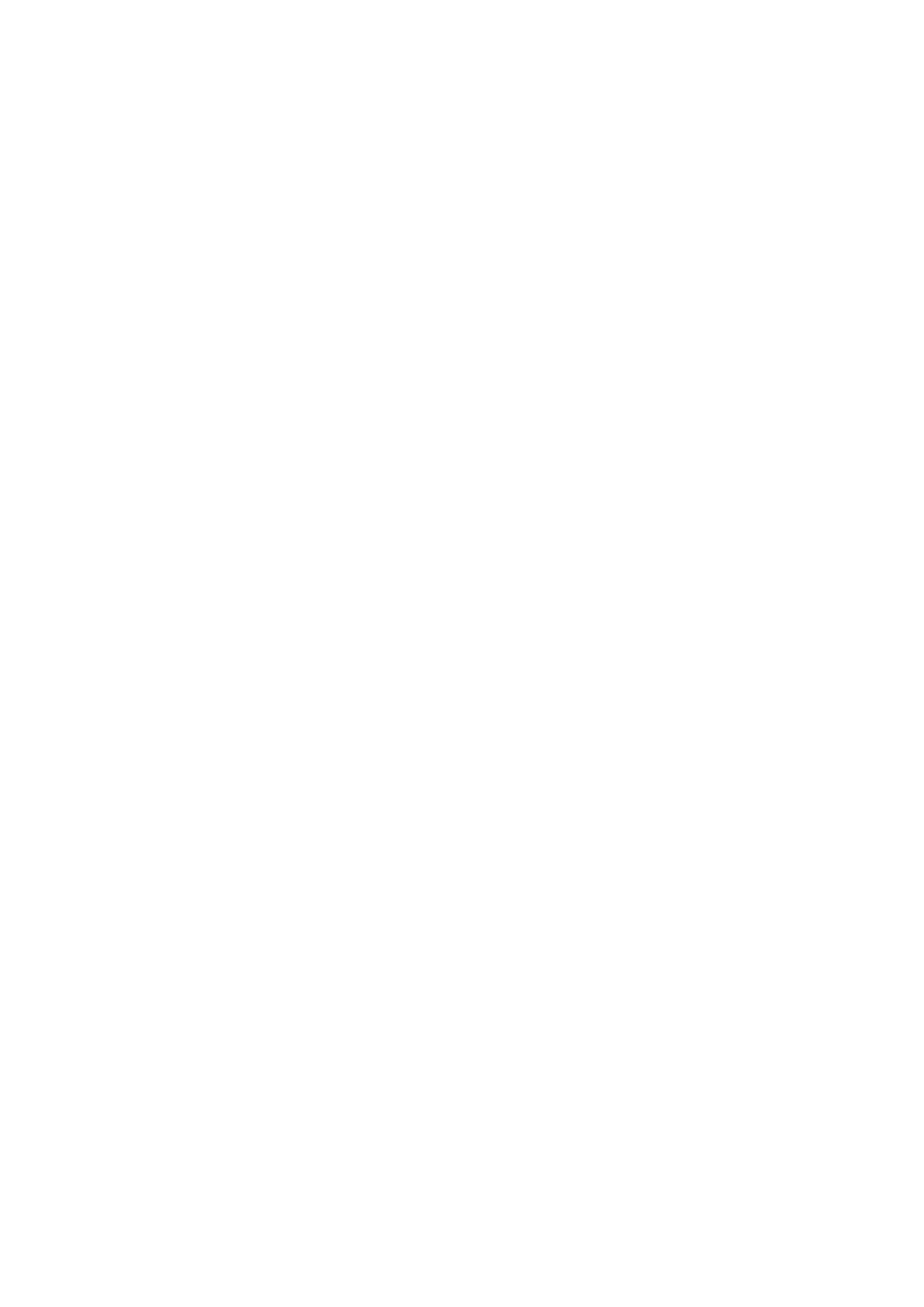# Performing Identity and Gender in Literature, Theatre and the Visual Arts

Edited by

Panayiota Chrysochou

Cambridge **Scholars** Publishing

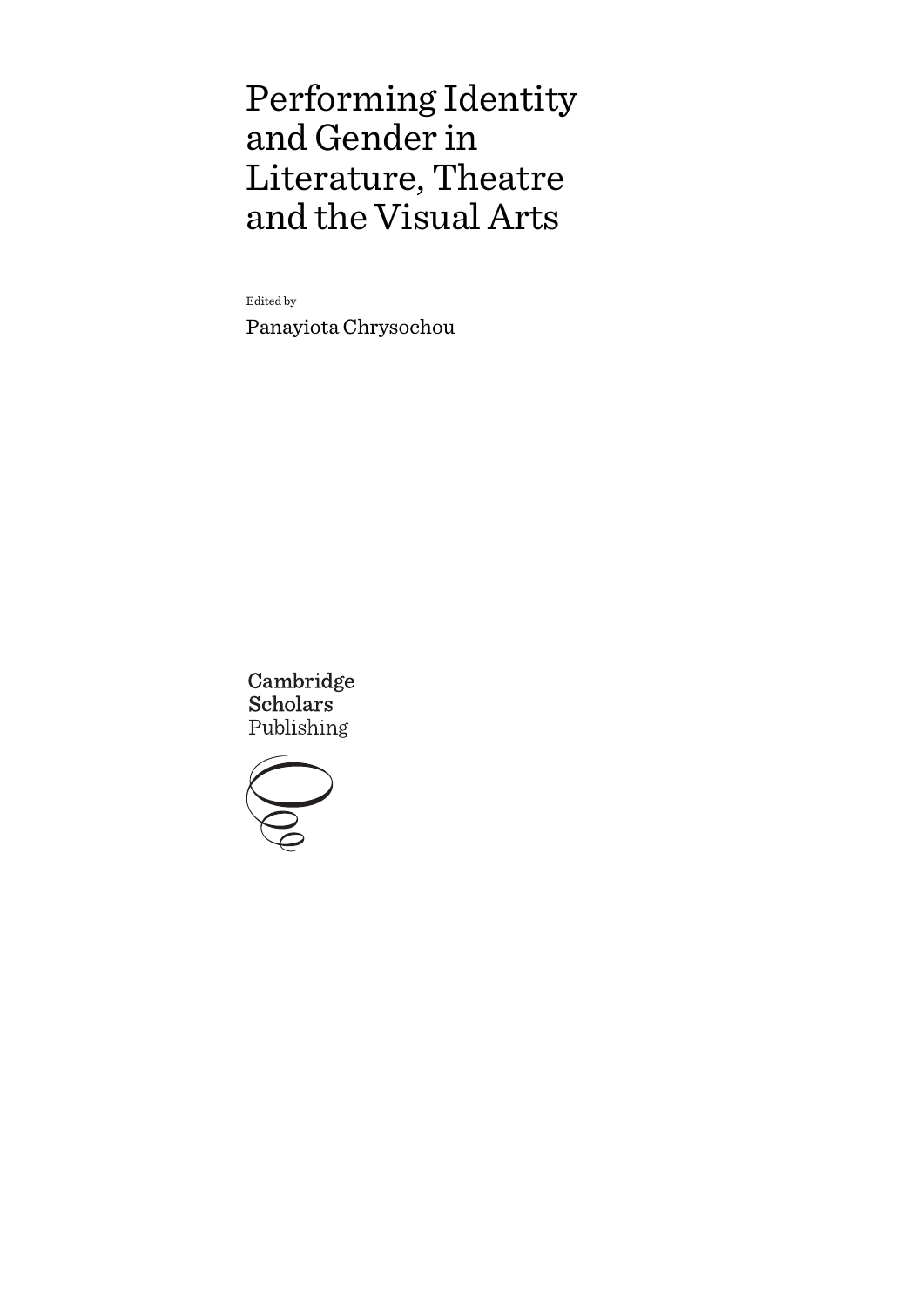Performing Identity and Gender in Literature, Theatre and the Visual Arts

Edited by Panayiota Chrysochou

This book first published 2017

Cambridge Scholars Publishing

Lady Stephenson Library, Newcastle upon Tyne, NE6 2PA, UK

British Library Cataloguing in Publication Data A catalogue record for this book is available from the British Library

Copyright © 2017 by Panayiota Chrysochou and contributors

All rights for this book reserved. No part of this book may be reproduced, stored in a retrieval system, or transmitted, in any form or by any means, electronic, mechanical, photocopying, recording or otherwise, without the prior permission of the copyright owner.

ISBN (10): 1-4438-4309-1 ISBN (13): 978-1-4438-4309-6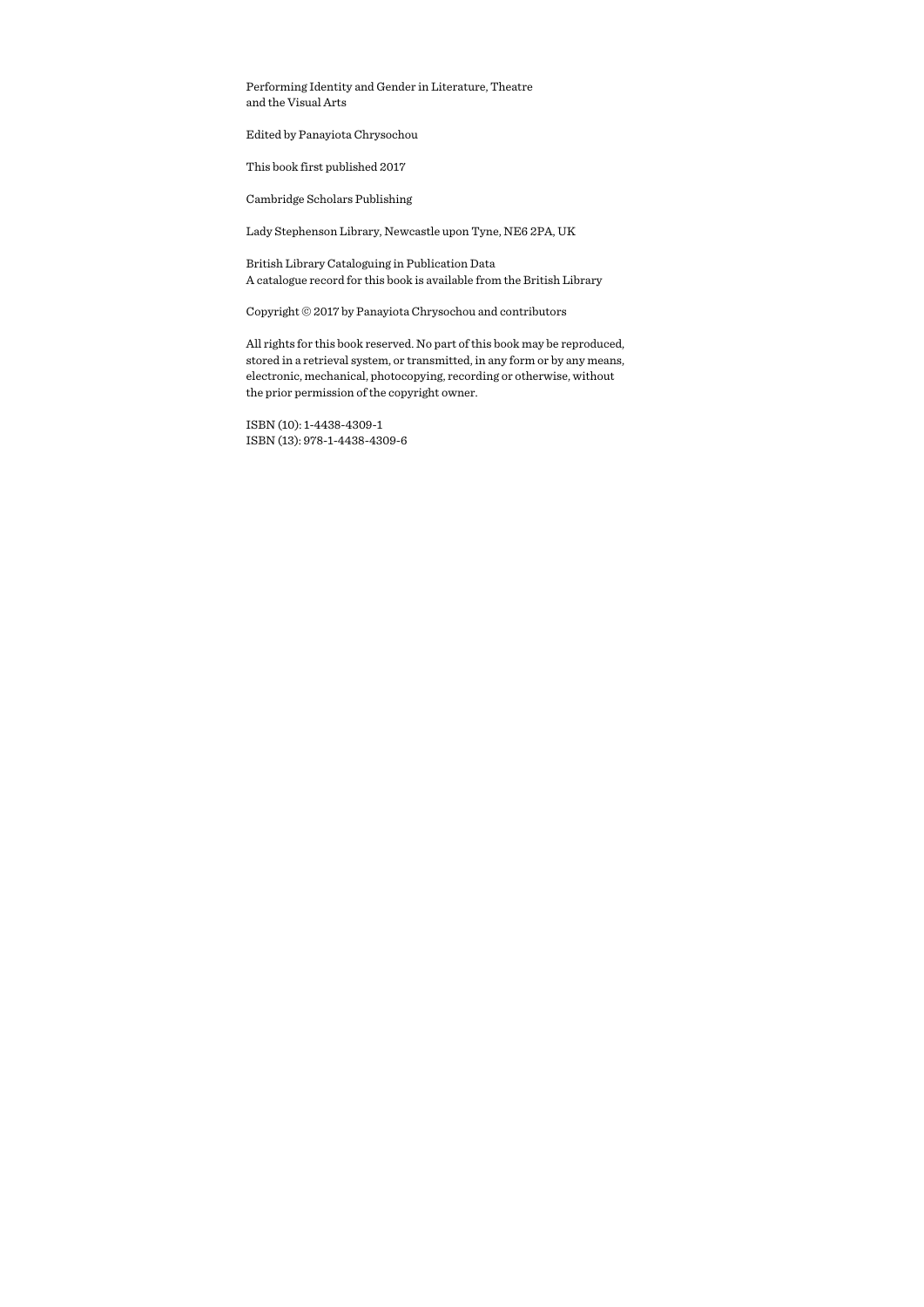## TABLE OF CONTENTS

| Blood Play and Second Skins: Viewing the Cut in the Body and 'Splatter'<br>in Franko B's Performances<br>Panayiota Chrysochou                           |
|---------------------------------------------------------------------------------------------------------------------------------------------------------|
|                                                                                                                                                         |
| Femininity as Performance in Carson McCullers' The Ballad of the Sad<br>Café, The Member of the Wedding and The Heart is a Lonely Hunter<br>Ioana Baciu |
| Re-imagining Identity: Revisiting Hanif Kureishi's My Beautiful<br>Laundrette<br>Andreas Athanasiades                                                   |
| The Language of Reification: Mediating Exile in Dževad Karahasan's<br>Sarajevo, Exodus of a City<br>Jessica I. Ruzek                                    |
| Performing Contact Zones: The Making of Steven Cohen's Performance<br>Chandelier<br>Melanie Klein                                                       |
| Performing the Abject: Volatile Moments of Identity in Sarah Kane's<br>Phaedra's Love<br>Eva Spambalg-Berend.                                           |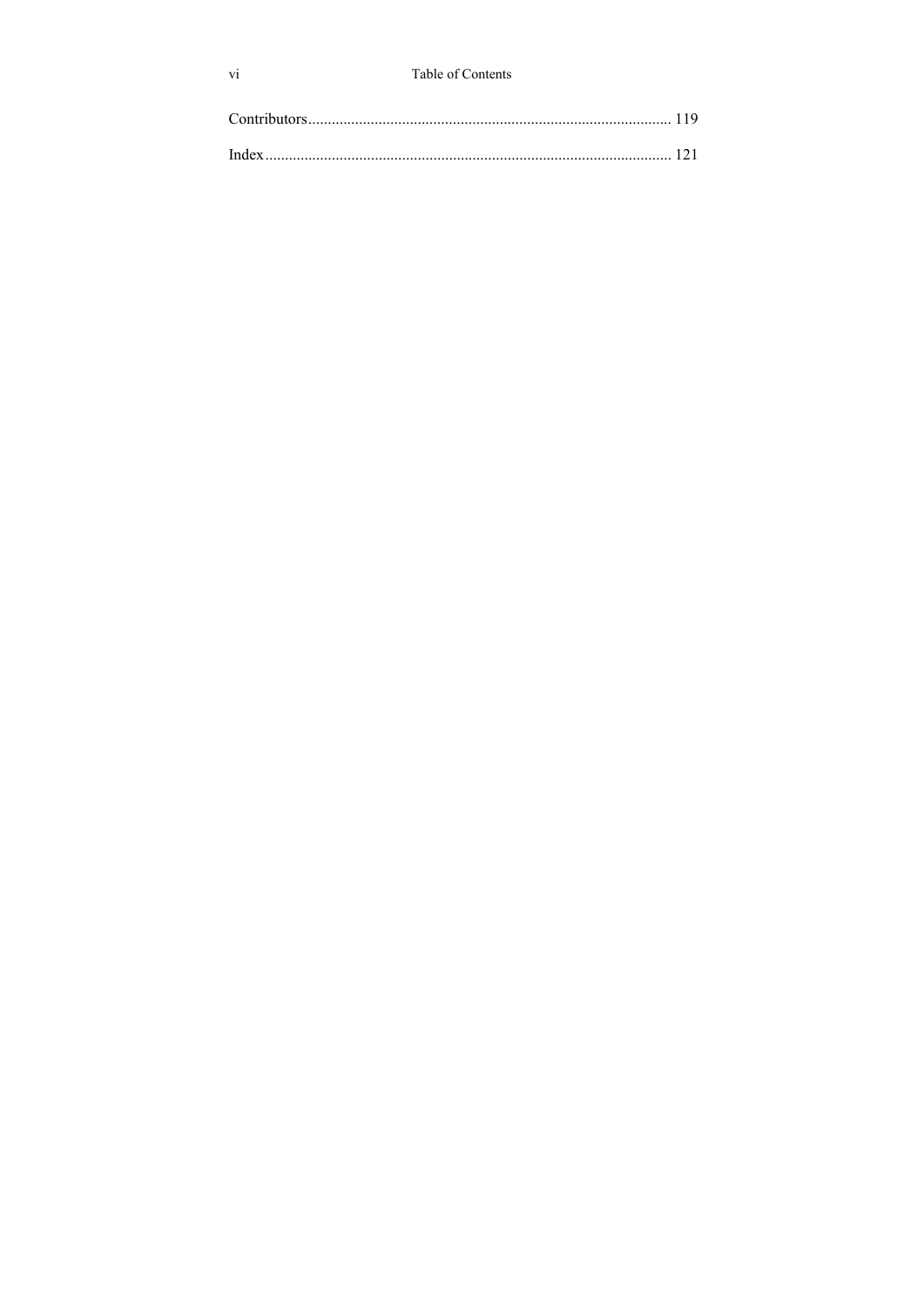## ACKNOWLEDGEMENTS

As Editor, I would like to thank Emmanuel Crudu of Euroacademia for his invaluable insight during the completion of this book collection.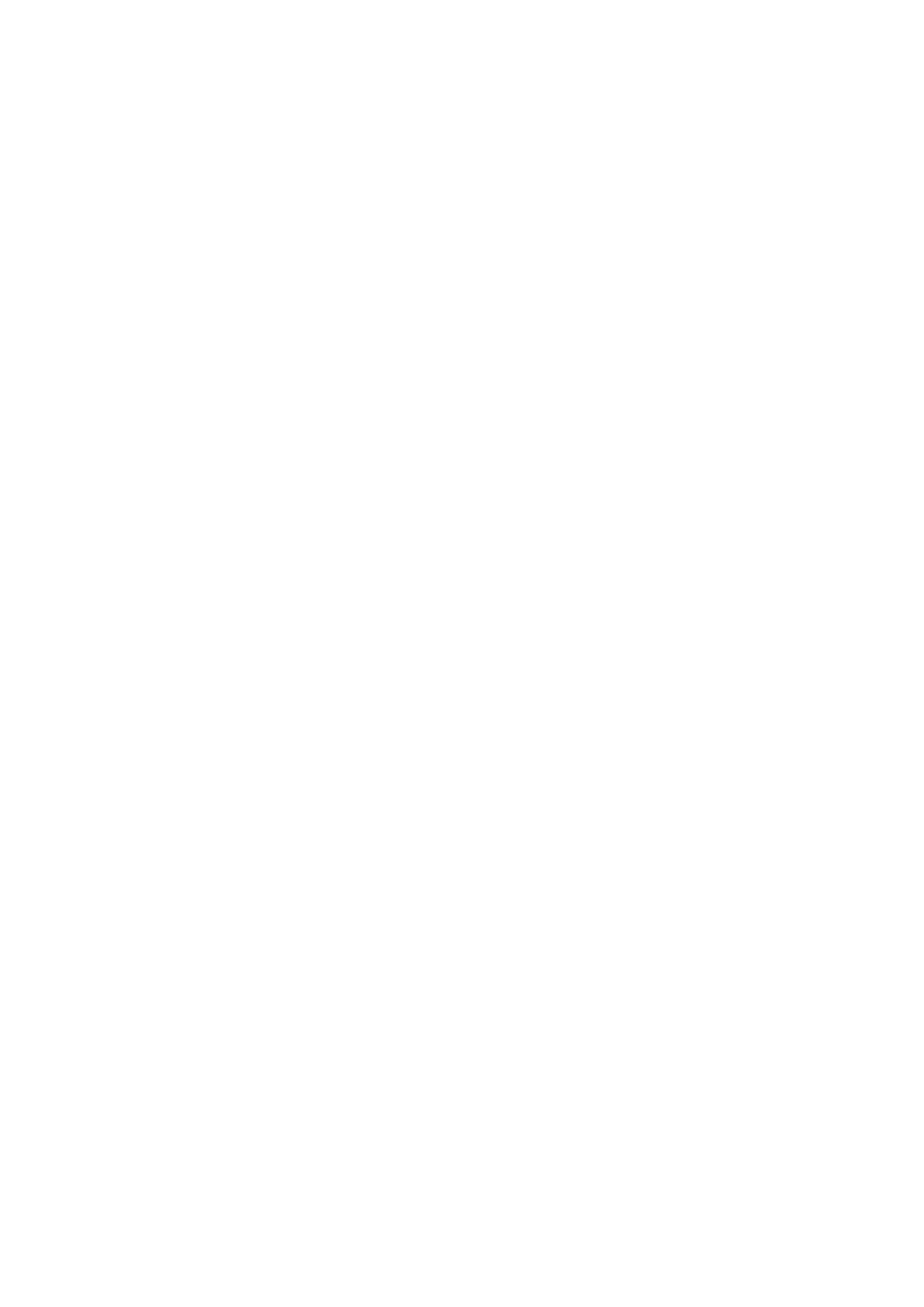## **ABSTRACTS**

#### **Chapter One**

 The body – whether it is seen as being a material, substantive entity or dematerialised, semiotic sign, or even a technological abstraction – is always caught up in a discourse at the intersection of art, technology and body politics, where social and political structures are often (re)enacted and (re)produced through individual acts and practices. The machinic body, gendered body, historicised body, performing body, fragmented body, objectified body, phenomenological body and the body in pain all point to the ineluctable, historical discursivity surrounding the body, from a Western metaphysics of presence to a de-subjectified semiotics to a postmodernist revision of notions of embodiment, where the body (as well as identity) is relegated to fictive, dialogical or constantly emerging and shifting positions. This chapter aims to show how the artistic practices of the bodily-based performance artist Franko B, who theatrically has his body cut and refashioned in front of a large audience through the use of machinic and technological devices, attempt to stretch the body's boundaries and to collapse the material body into the abstract bodymachine-image complex by merging life and machinic processes. It also points to the very real limits and challenges of using the body as a hermeneutical system, a political tool, and as a vessel for defining identity.

#### **Chapter Two**

The central role of gender in shaping the identity of women in the United States during and after World War II is reflected in literature in the novels of Carson McCullers. In exposing the fallacy of the prescribed gender binary, the writer resorts to the figures of the Freak and the Androgyne as liberating female alternatives to the constricting norms of Southern patriarchy. Throughout "The Ballad of the Sad Café," "The Member of the Wedding" and "The Heart is a Lonely Hunter," the role of femininity as traditionally understood in the South, under the guise of the Southern belle, is deliberately deconstructed, genders are intertwined and scrambled, and the resulting dysfunctional relationships fail as a sign of society's rejection of shifts in gender politics. Thus, McCullers' most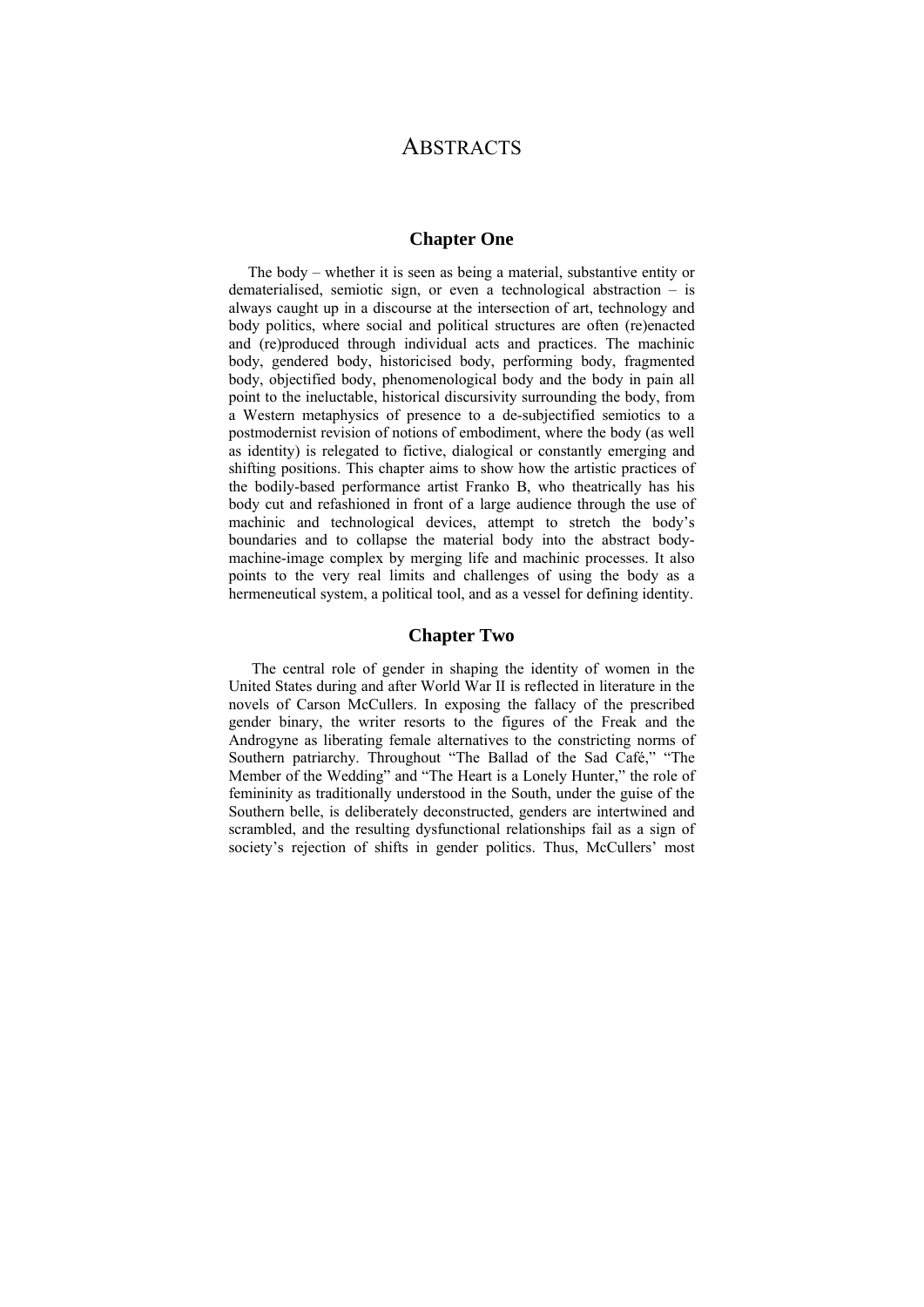'feminine' characters are tellingly either not female or too young to pick a gender, temporarily inhabiting the gender of their choice as an experiment in establishing an identity. The results are grotesque: Cousin Lymon, an unattractive hunchback, adopts the attention-seeking, narcissistic, 'feminine' behaviour of the belle, just as Baby, Biff Brannon's five yearold niece, prances around town with salon-curled hair  $-$  a grotesque miniature of an adult woman. Teenage girls, especially, are confronted with the dilemma of deciding which gender to choose. An artificial construct ratified by society, femininity is a path not easily taken by the tomboyish Mick Kelly and Frankie Addams, who are aware that their options are either limited to renouncing their real nature and becoming respectable young ladies, or embracing their lack of femininity and being labelled as 'Freaks' (like the androgynous Miss Amelia Evans). Relying on Judith Butler's theory of femininity as performance, this chapter is concerned with highlighting the disparity between gender and sex, femininity and femaleness, in the Southern author's fiction.

#### **Chapter Three**

Hanif Kureishi's work focuses on the shifting and polyvalent manifestations of desire and sexuality within the social and cultural realms in Britain, opening up spaces in the cultural landscape to include – intentionally – the marginalised and politically disenfranchised, while interrogating at the same time hegemonic discourses pertaining to the formation of identities. Such an approach gestures towards a re-evaluation of desire which, in turn, can lead us to re-think identity as a constantly evolving, uncategorised and therefore politically powerful apparatus. After the publication of his memoir, *My Ear at His Heart* (2004), in which the reader is given insights as to how and why characters in the author's work were created, it seems that affective terms such as desire and sexuality can indeed be used to re-imagine the ways in which identity is experienced. Such an approach alludes to the complex constitutions of identity/ies apropos aesthetic or political concerns, and to how they can engage in a difficult and complex, yet fruitful relationship, avoiding what can be considered by the mainstream as 'socio-political abnormalities.' In that, I put forward that a retrospective re-examination of Hanif Kureishi's *My Beautiful Laundrette* (1985) is imperative, as it can help us understand how an evolutionary model of writing nods towards a sense of identity whose articulation has become distinctly polycultural, even post-racial. Such a revisiting of known texts can offer new insights on debates about identity and nation that transcend solipsistic and exclusivist diasporic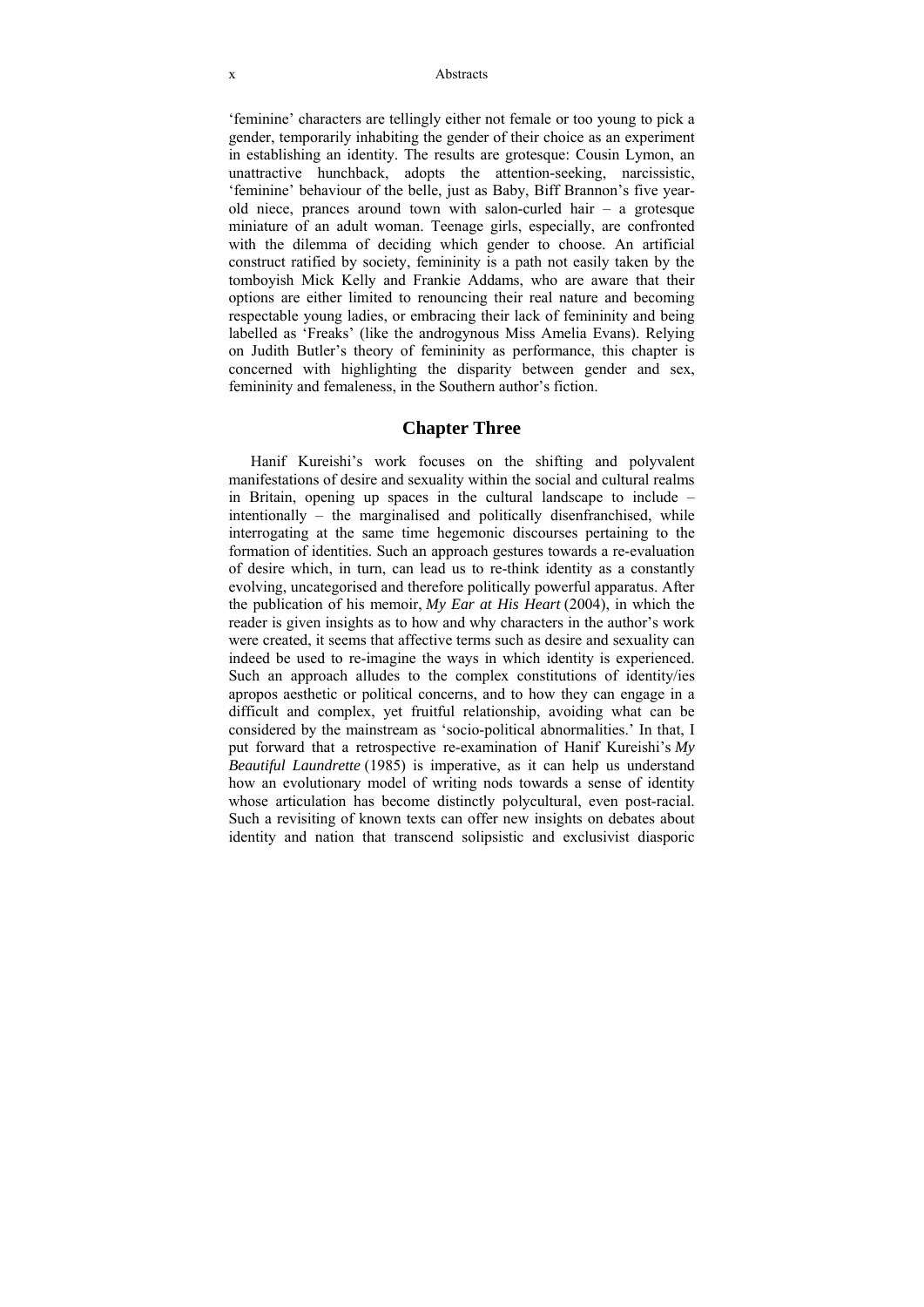matters about 'myself' as they gesture towards the aesthetic. Indeed, my chapter invites the reader to conceive contemporary identity in affective terms and consequently as a space that surpasses the solipsism of cultural diversity, racial difference or narrow national exclusivity, thus inviting us to experience identity as a cultural instigator carrying socio-political possibilities.

#### **Chapter Four**

Identity, as being 'individual, ethnic, national,' is problematized by the multiplicity and instability that is potentiated in transnational movements and relocations. The breaking apart of identity is, furthermore, accelerated by exile which Edward Said declares as 'the unhealable rift forced between a human being and a native place, between the self and its true home: its essential sadness can never be surmounted' (*Reflections of Exile*, 173).<sup>1</sup> A questioning of identity is symptomatic of the exile who attempts to reconcile the loss of nationality by writing the hyphenated identity into being. The social ecology of displacement necessitates a reconstitution of identity as former identity constructions endure disruptions that defer, or negate, the continuation of its performances. By remaining in ontological transit, the exile experiences a dislocation that is at once physical and metaphysical; it is, Dubravka Ugresic testifies, 'the restless process of testing values and comparing worlds: the one we left and the one where we ended up' (*Thank you for not reading*, 128).<sup>2</sup> In this chapter, I argue that the negotiation between worlds is realized in exilic literatures which moderate the ways in which language, despite the multiplicities of meaning it engenders, may be used as a self-reflexive testament of exile. My analysis will focus on David Albahari's "Bait," Dzevad Karahasan's "Sarajevo, Exodus of a City," and Dubravka Ugresic's "The Ministry of Pain." All expatriates of former Yugoslavia, these authors' texts represent the transitioning between identities and the trauma that provokes it. I will examine how each text employs a language of reification whereby the experiences of identity and displacement are portrayed through the instability of dislocated languages and subjectivities as a means to authenticate these experiences in the written artifact. These literary curations reify the authors' trauma of dislocation, thus establishing an episteme of the 'essential sadness' of exile.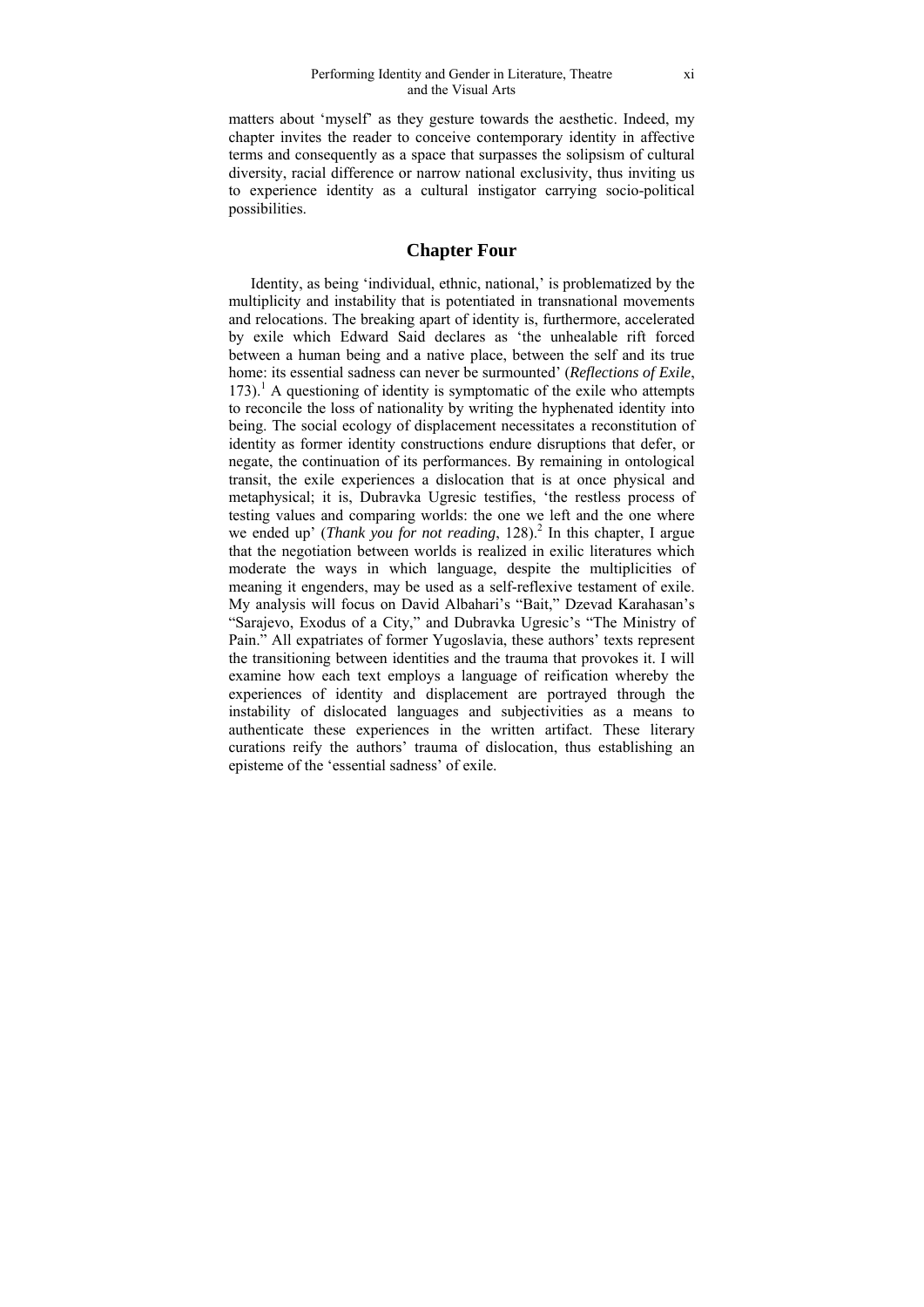#### **Chapter Five**

Performance art positions itself as potentially contestable, democratic and open to and curious about disagreement. Its ephemeral and often erratic character seems to be exemplary for any description or scrutiny of the dynamics of contact. Most of these contacts of the performer's body, identity and intention with an audience in a specific space and time have occurred within the ambit of a genuinely art-friendly community – galleries, museums or city centres. Here, artists have challenged boundaries of perception and taste, control and behaviour. The audience's reaction has thus been able to be read as an indicator for societal orientations – most impressively conducted in Marina Abramović's latest work "The artist is present" in 2010 and the accompanying photographs of Marco Anelli which evoke a society of highly individualized faces and emotions. Yet, rarely has performance art been so consequently conveyed to different audiences and localities as in the work of South African artist Steven Cohen. In Steven Cohen's work the rather positive connotation and dialogical structure of contact is saturated with ingredients of confrontation when he transfers 'Eurocentric drag' to the African province or 'Patriotic drag' as the Jewish princess Menorah to a white right-wing rally in Pretoria.

Apart from the contact that happens on his very body – when Cohen applies to it objects of various provenance and not only undermines with them hegemonic images of masculinity but also bristles against conventional modes of travesty – he exposes his bodily image to its seemingly antithetic reality. The responses to Cohen's performances extend from the objectification of his body through ambivalent desire, hate and disgust to the body's glorification through amazement and joy. In my chapter I would like to investigate first the audience's reactions to his projects "Chandelier" (2001-2002) and "Limping into the African Renaissance" (1999-2000) both in Africa and Europe and with it the translocal dynamics that contact entails. I would like to ask if different reactions occur when Cohen, dressed as a chandelier, enters an informal settlement in Johannesburg or stages the same performance at a festival in Annecy and how these reactions not only reflect unexpected statements on an audience's affective potential but also the oscillation of Cohen's body when being exposed as 'spectacularly white' or the 'proximate other' in respective localities. I secondly would like to ask about the relationship between authenticity and theatricality of performance art which in Cohen's work seems to merge when he, on the one hand, declares that he disguises himself 'in order to be able to express' himself and, on the other hand, was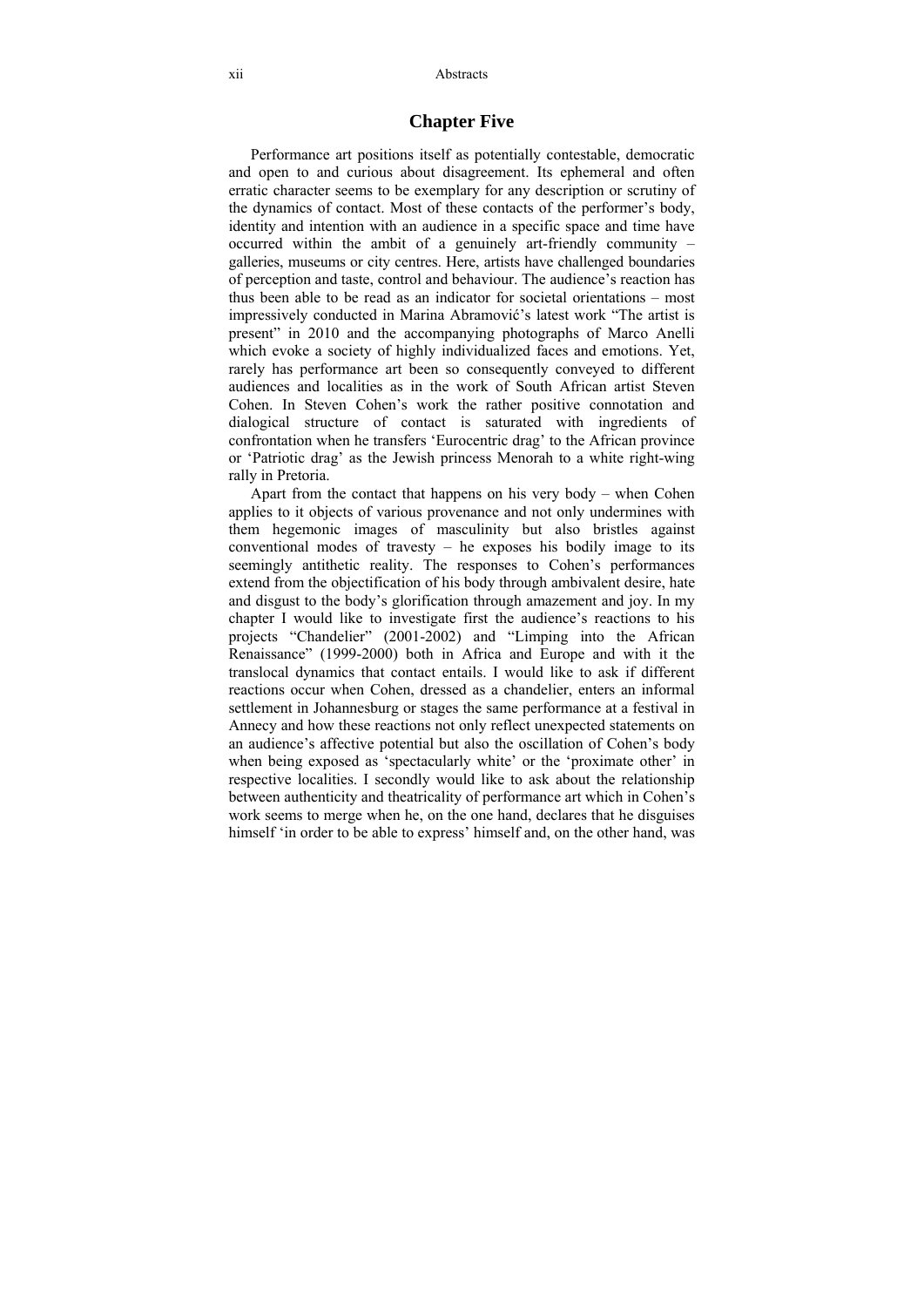criticized by the gay community for 'presenting his queer self in such a monstrous fashion.' I would like to argue that the expression of such a monstrous fashion can be perceived as both authentic and theatrical at the same time.

#### **Chapter Six**

The plays of British dramatist Sarah Kane (1971-1999) confront the problem of subject identity in a postmodern fragmented world in a radical and unsettling way. Within a reality that widely negates the traditional ways of experiencing identity (as well as its representation) in relationship, narration, or in notions such as character and continuity, her *dramatis personae* are endangered by a dispersal of self. Seemingly recurring to a Cartesian idea of a strict dichotomy between body and mind, Kane shows her characters as driven by a strong desire to overcome the same. This aim, however, proves to be obtainable only in rare moments of suffering and in drastic 're-enactments' at the threshold between life and death. Applying Julia Kristeva's theory of abjection as well as Victor Turner's concept of liminality in ritual performance, this chapter sets out to explore Kane's concept of identity, especially focusing on her second play, *Phaedra's Love*. Analysing the protagonist Hippolytus' radical and repulsive crave for authenticity within a consumerist society of spectacle it discusses the importance of the abject as a realm of self-encounter with the experience of disgust and nausea as a means of self-perception. Furthermore, the chapter argues that although in the corrupt society depicted in Kane's play the idea of ritual has become distorted and dysfunctional, in voluntarily adopting the role of a perpetrator her protagonist (becoming the victim in a cruel performance) experiences identity, albeit in the moment of utmost torture and, ultimately, death. On a larger plane, Kane's plays open up possibilities to theatrically overcome the fragmentation of the subject in the acceptance of its abject condition as 'mortal and speaking' and for audiences to perceive identity through the means of performance on stage.

#### **Notes**

<sup>&</sup>lt;sup>1</sup> Edward Said. *Reflections on Exile and Other Essays*. Cambridge: Harvard UP, 2002.

<sup>&</sup>lt;sup>2</sup> *Thank You For Not Reading: Essays on Literary Trivia*. Translated by Celia Hawkesworth and Damion Searles. London: Dalkey Archive Press, 2003.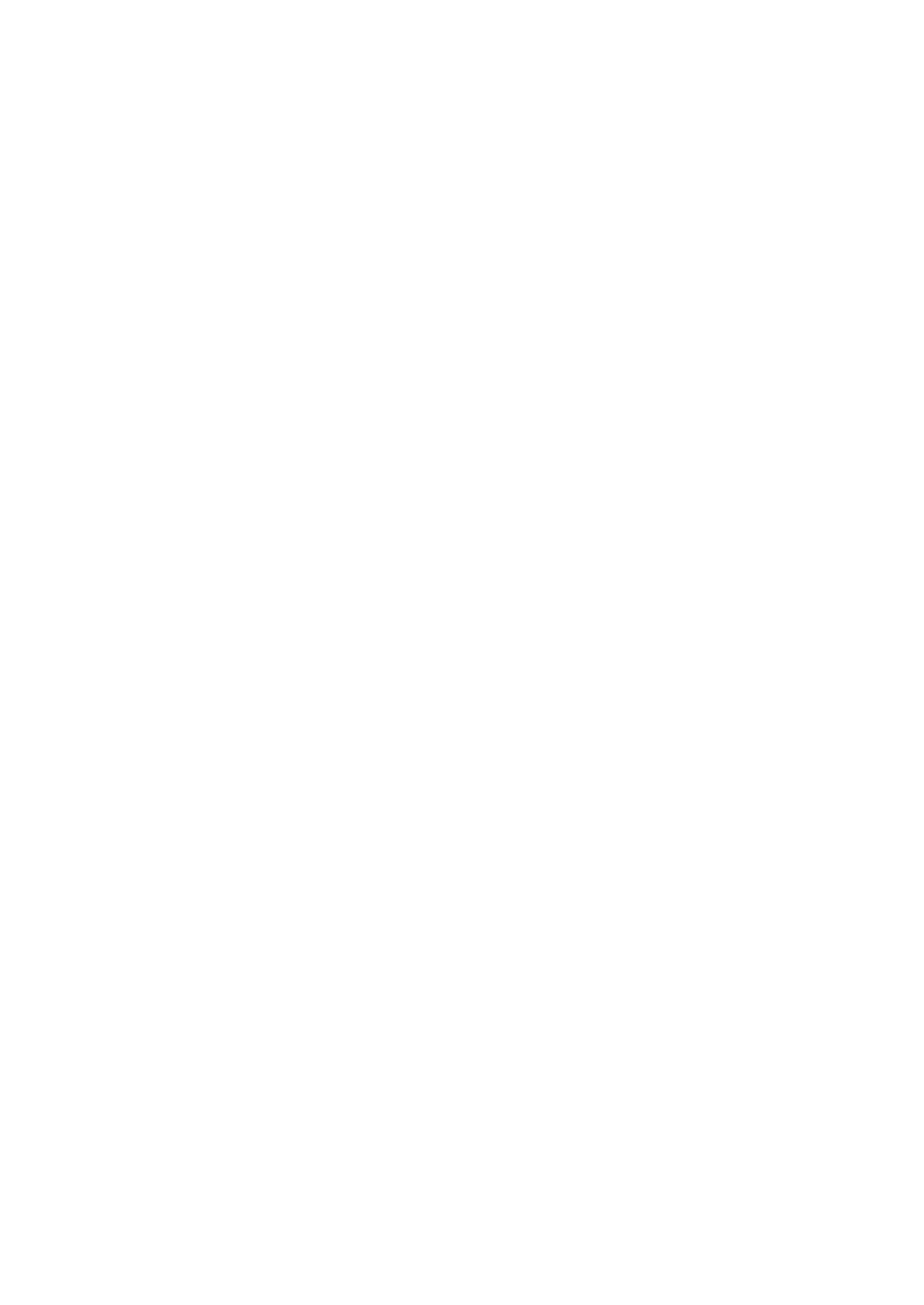## **INTRODUCTION**

#### **Intertwining Identity with Performance**

This book collection presents a mélange of chapters which focus on the ways in which performance and gender are inextricably bound to identity. The main axes revolve around gender, performance and identity as a tripartite schema and how this schema plays itself out in various genres and styles, and in different contexts, in order to illumine the fact that identify (or even gender and performance) is an ever-changing, and never static, category.

The notion of identity is clearly a controversial topic. Whether it is fictive or real, (de)politicized and/or aesthetic, gendered or engendered, identity is often seen as being a powerful political tool and an essentially social construct. It also allows individuals to define themselves. In a sense, we perform our own identities everyday – or, perhaps, we perform a wide range of different identities at any one time. We implicitly live in a society which constructs various definitive identifications, and which often sees the rigid maintenance of hierarchical systems and exclusive ideological constructions of gender, identity and sexuality, or what Judith Butler defines in her work *Bodies That Matter* as an "exclusionary matrix."1

As Judith Butler points out sex cannot – and should not – simply be seen as a kind of voluntary performance of gender and prescribed gender roles. She reiterates that sex is to be construed "no longer as a bodily given on which the construct of gender is artificially imposed, but as a cultural norm which governs the materialization of bodies.<sup>7,2</sup> Biological models of sex are no longer adequate and the heterosexual matrix of gender and sex norms prescribed by society no longer holds.

According to Butler, this matrix is a "hegemonic discursive/epistemic model of gender intelligibility" which is socially constructed, naturalizes bodies, desires and gender and "assumes that for bodies to cohere and make sense there must be a stable sex expressed through a stable gender (masculine expresses male, feminine expresses female) that is oppositionally and hierarchically defined through the compulsory practice of heterosexuality."<sup>3</sup>

This has often resulted in the displacement of any discursive systems which resist these exclusionary systems.<sup>4</sup> As such, this edited book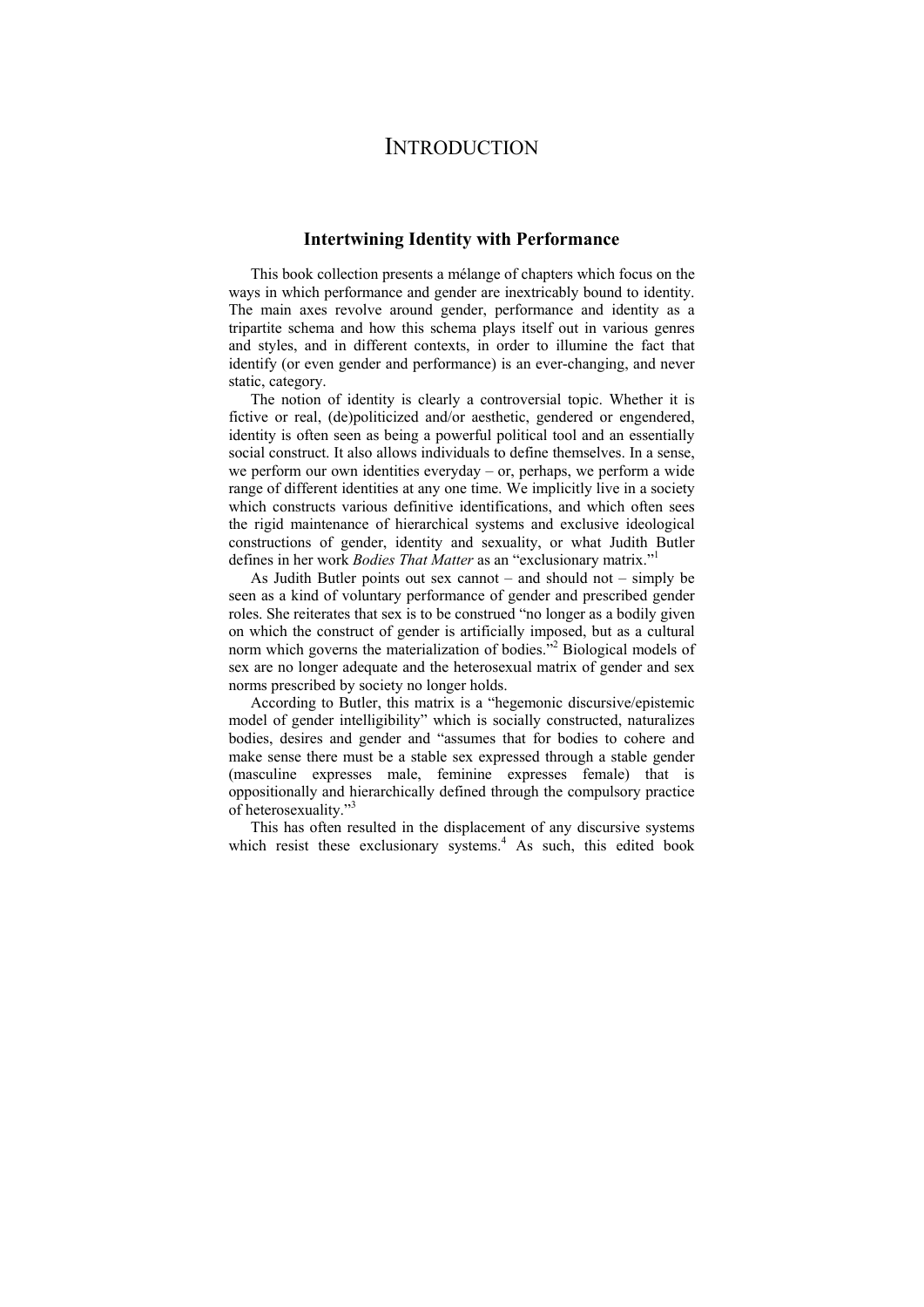#### 2 Introduction

collection seeks to address this by bringing together a wide range of issues which give voice to discursive systems which have so often been overlooked or displaced by exclusionary systems of identification. The main exclusionary focus in culture and the arts has often been on the white, heterosexual and supremacist male (or female). To rectify this oversight, this collection has sought to address any works of art and culture which are directly and explicitly related to the performance of identity from a different standpoint – that is, one which is not exclusively heteronormative and heterosexual.

Identity (as well as gender and performance) is not a fixed or static social construction but a fluid one which constantly fluctuates semantically, conceptually and contextually. As an extension of this, even gender identity itself is performative. In various ways, the chapters in this book address the concept of identity as a performative and political tool and/or as a site of political resistance and change; identity as a fluid and shifting construct in the theatre, the performing arts and literature generally; cultural and literary works or works of art which resist fixed identifications and engender performative meanings/ways of "reading"; gender and identity formation; the abject as a site of identification; and, finally, sexuality as a performative and identificatory construct or mode of identification.

It is thus clear by now that identity itself is one of the crown jewelleries in the kingdom of "contested concepts." The idea of identity is conceived to provide some unity and recognition while it also exists by separation and differentiation. Few concepts are used as much as identity for contradictory purposes. From the fragile individual identities as selfsolidifying frameworks to layered in-group identifications in families, orders, organizations, religions, ethnic groups, regions, nation-states, supra-national entities or any other social entities, the idea of identity always shows up in the core of debates and makes everything either too dangerously simple or too complicated. Constructivist and deconstructivist strategies have led to the same result: the eternal return of the notion of identity.

Some say we should drop the concept, some say we should keep it and refine it, some say we should look at it in a dynamic fashion while still others say that identity is the reason for resistance to change. Yet, if identities are socially constructed and not genuine formations, they still hold some responsibility for inclusion/exclusion – self/other nexuses. Looking at identities in a research oriented manner provides explanatory tolls for a wide variety of events and social dynamics. Identities reflect the complex nature of human societies and generate reasonable comprehension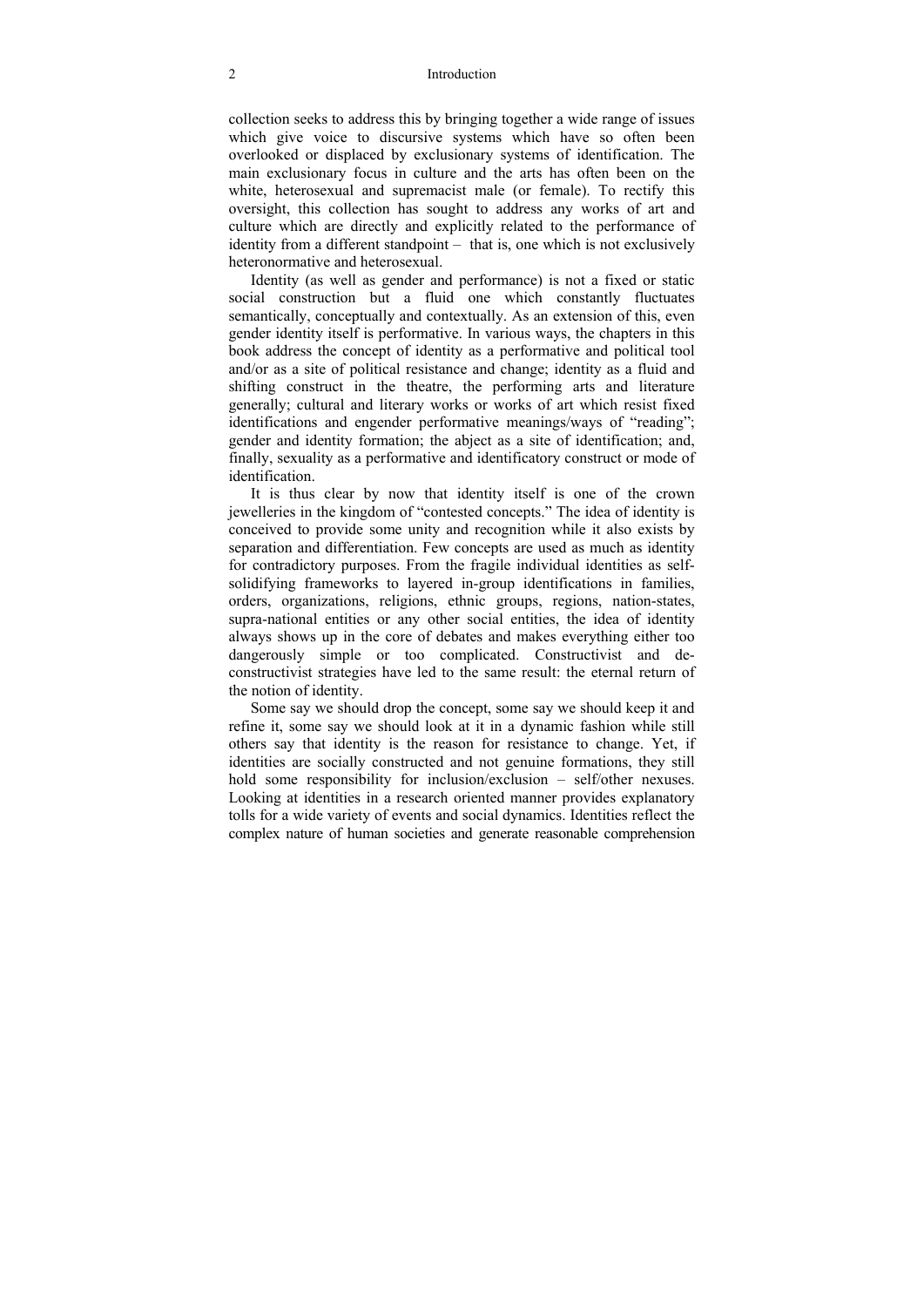for processes that cannot be explained by tracing a pure rational driven pursuit of interests. The feelings of attachment, belonging, recognition, the processes of values' formation and norms integration, and the logics of appropriateness generated in social organizations are all factors relying on a certain type of identity or identification. Multiple identifications overlap, interact, include or exclude, conflict or enhance cooperation. Identities create boundaries and borders; define the in-group and the out-group, the similar and the excluded, the friend and the threatening, the insider and the "other"

Beyond their dynamic fuzzy nature that escapes exhaustive explanations, identities are effective instruments of politicization of social life. The construction of social forms of organization and of specific social practices, together with their imaginary significations, requires all the time an essentialist or non-essentialist legitimating act of belonging; a social glue that extracts its cohesive function from the identification of the ingroup and the power of naming the other. Identities are political. Multicultural slogans populate extensively the twenty-first century, yet the distance between the ideal and real multiculturalism persists, while the virtues of inclusion coexist with the adversity of exclusion. Due to the confusion between identities and identifications some scholars demanded that the concept of identity should be abandoned. Identitarian issues turned out to be efficient tools for politicization of a "constraining dissensus," while universalizing terms included in the making of the identities usually tend or intend to obscure the localized origins of any identitarian project. Identities are often conceptually used as rather intentional concepts: they do not say anything about their sphere but, rather, defining the sphere makes explicit the aim of their usage. It is not "identity of" but "identity to."

Thus, since the question of identity is often linked to gender and performance, this edited collection seeks to ask big questions regarding identity. As such, it would appeal to both literary scholars and researchers in gender and/or performance studies and identity politics, as well as to anyone interested in identity formation and the visual arts. Its definitive aim is to scrutinize the state of the art in collective identities research, to bring once more into debate the processes of identity making, and identity building in both constructivist or de-constructivist dimensions. It attempts to open the floor to dynamic multi-dimensional and inter-disciplinary understanding of identities today.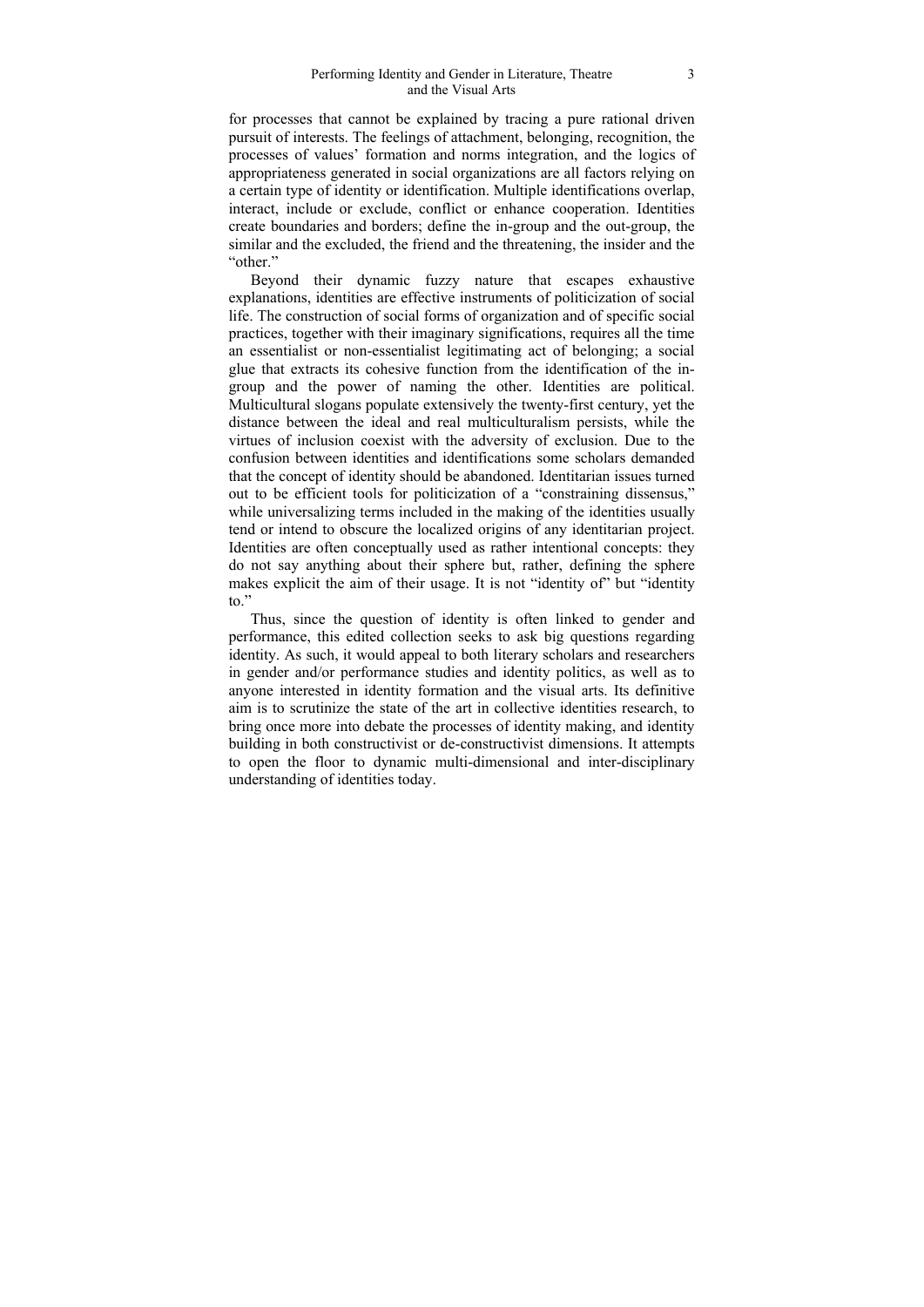#### 4 Introduction

#### **Notes**

1 *See* Judith Butler, *Bodies that matter: on the discursive limits of "sex"*. New York: Routledge, 1993.

 $^{2}$  *Idem*, 2-3.

<sup>3</sup> In Judith Butler, *Gender Trouble: Feminism and the Subversion of Identity*. London and New York: Routledge, 1990, 151.

<sup>4</sup> Claire Stocks refers to the tendency in Western tradition to delimit and construct identity as a singular, monolithic entity. In her article 'Trauma Theory and the Singular Self: Rethinking Extreme Experiences in the Light of Cross-cultural Identity,' in *Textual Practice* 21.1 (2007), 71-92, Stocks argues that psychoanalysis falsely predicates its assumptions on Western notions of identity as being coherent and whole. Thus 'the shared emphasis on the reintegration of a consciousness fragmented by an unassimilable event assumes the pre-existence of a state of perceived psychic unity that 'healing' aims to restore' (74). As Stocks illustrates, 'fragmented identity' is not 'deemed healthy or desirable' in Western culture (77). Thus it must be expunged and it is often seen as the task of trauma theory to do so by integrating the fragments. Thus trauma theory in and of itself 'implicitly reinforces ethically weighted distinctions between 'good' Western, healthy conceptions of self and 'bad' pathological, fragmented 'others.' Furthermore, these distinctive 'categories are mutually exclusive and function to reinforce the boundary between self and other which confirms the belief in individual integrity.'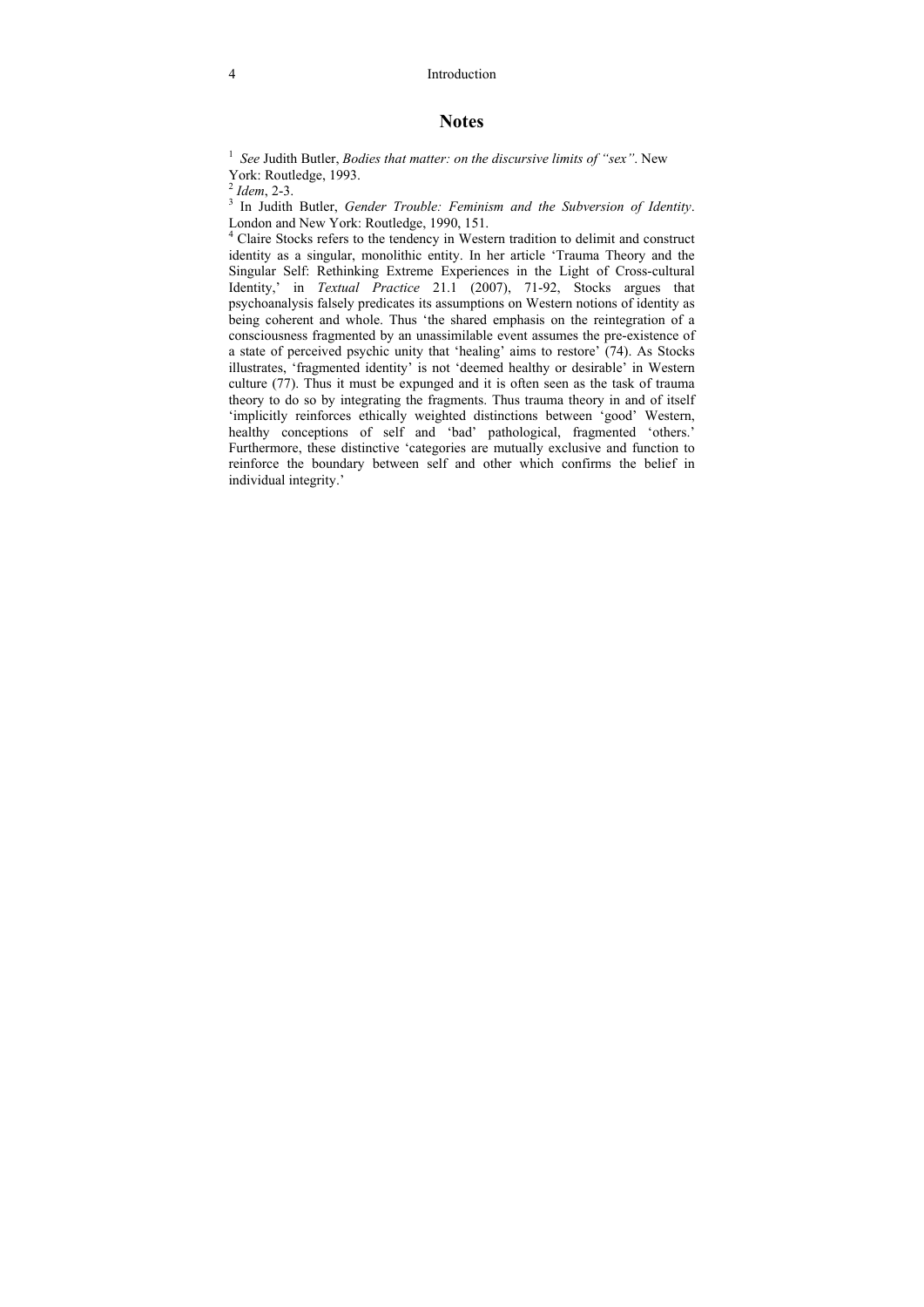## CHAPTER ONE

## BLOOD PLAY AND SECOND SKINS: VIEWING THE CUT IN THE BODY AND 'SPLATTER' IN FRANKO B'S **PERFORMANCES**

## PANAYIOTA CHRYSOCHOU

In Franko B's performance *I'm Not Your Babe* (1996), performed at the Institute of Contemporary Art in London, the Italian artist Franko B has his body painted white like an achromatic ghost or cadaver. Standing stark naked before his audience like a mute canvas or body-object, he strikes a beatific posture and kneels as a catheter in his arm drains his blood to the canvas floor. Some of his own blood, drained prior to the performance, is also poured onto him. More cuts are made onto his body by invisible hands off-stage "as (the) blood wells from the 'stigmata' of his wounded forearm" and drips down onto his body canvas and the stage. He then lies down in a pool of his own blood. Finally, "he is bound and suspended upside-down" in the posture of an inverted crucifixion as the audience watches him in stunned silence.<sup>1</sup>

 Not surprisingly, the performances are taxing on Franko B and thus carefully regulated, with only three to four performances taking place every year. Before his performances roughly three pints of blood are removed from his body at four to six week intervals in order to be used in his performances. The temporal interludes also give his body the necessary time to regenerate more blood. As Simon Grant points out in a feature article for *The Independent* the whole process of the performance is in itself 'staggering' and Franko B ends it in a state of 'near collapse from loss of blood' (par.  $1$ ).<sup>2</sup> Franko B says of his performances that they are not intended to provoke sympathy for him or induce shock therapy: "It's not my intention to freak people out. I just want to create beautiful images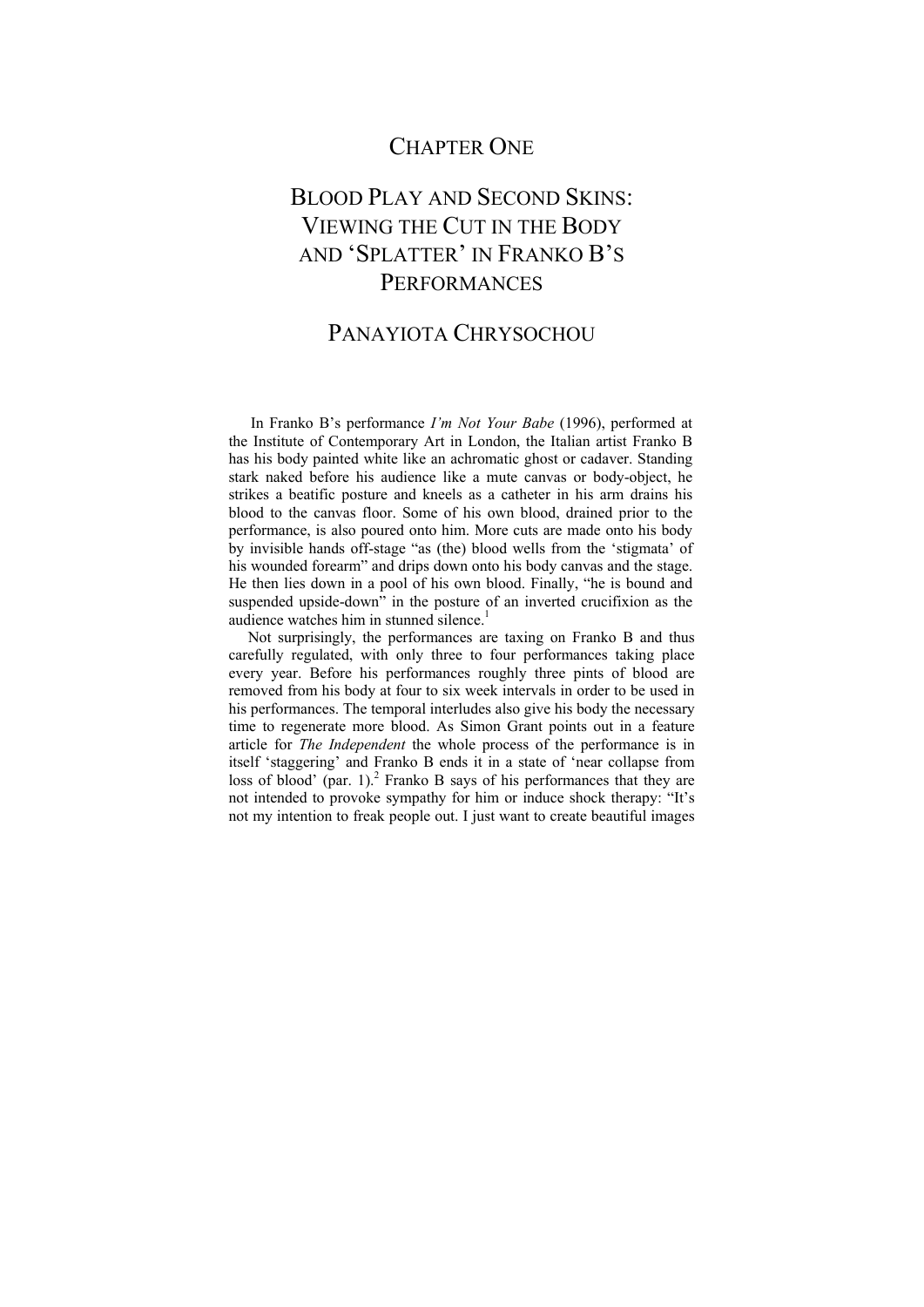and *survive* them, like life – make the bearable unbearable [*sic*]" (par. 3, italics mine). $3$ 

 In other words, the whole performance is geared towards the end result – the ultimate survival from the vicissitudes of art and life. The performance itself becomes a process of personal therapy, an event which is lived through to the very end and whose bloody outcome ensures that Franko B will emerge out of it rejuvenated and alive, as having persisted to the very end of his own self-martyrdom. According to his own evaluation of his work, the cutting and opening out of his body in order to push the limits of his own corporeality and self-endurance is an act of survival, an ecstatic moment of jouissance which "goes beyond sexual pleasure, beyond pleasure itself" and almost tips over into "psychic dissolution."<sup>4</sup> (Benstock 16). As he notes of his own work:

For me, the value, the point of the performance is surviving it. Once it's over, it's freedom – I've done what I set out to do, I achieved it – surviving the pressure – my mind, my body – it's not a macho thing – it's like, it makes me stronger. It's very quick, it's quite amazing, you come back to the place you were before, but now there's a purity in the fact  $-1$  get up and I walk off, so what  $-$  I get up and walk off.<sup>5</sup>

 As Nietzsche's famous quotation goes, what does not kill you makes you stronger. Yet the seeming nonchalance with which Franko B dismisses the pain involved in his performances in order to get to the end result is certainly suggestive, perhaps even disturbing. In a pre-emptive move, Franko B casually dismisses the pain – both psychic and physical – involved in attaining this state of "purity" he attests to. The declarative repetition of "I get up and I walk off" – together with the coupling of "so" what" – is a blatant refusal, a downright denial of the pain involved in his own bloodletting. Like a snake which has just shed its own skin, Franko B emerges seemingly "unscathed" from his performances and just gets up and walks away.

 In effect, Franko B's performance works on two levels; it is an act of cleansing or purification which points towards an accession to transcendence at the same time as it paradoxically shatters the possibility of its attainment. As Amelia Jones notes in "'Corporeal Malediction': Franko B's Body/Art and the Trace of Whiteness" (2006), Franko B's body becomes "an over-exaggerated signifier of a purity gone awry." His performances showcase the white male body and promise a kind of ritualized transcendence from "brute corporeality" at the same time as they consign this body to the "continual never-ending failure to transcend<sup>"6</sup>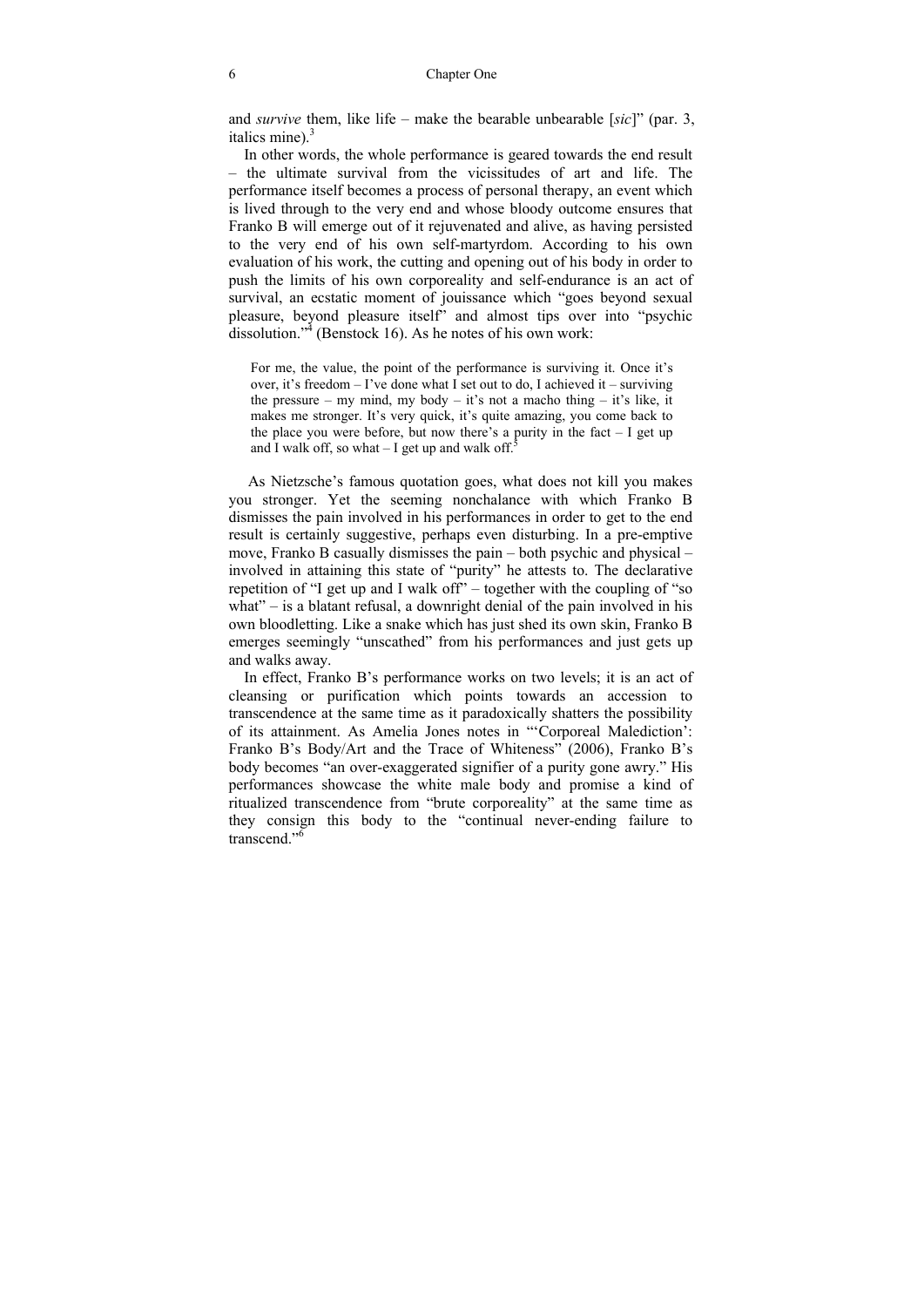Every attempt at transcendence strips the flesh of its identity. As Rachel Armstrong points out, "his flesh is stripped of all means of identity. By creating an impersonal body, Franko creates a painful vision of what the body is, rather than what it is dressed up to be."<sup>7</sup> In practice, this notion of creating an impersonal or "abstract" body is painful to watch – even frightening. Yet while it has been claimed that the horror derives from the fact that Franko B enacts and re-enacts the ominous threat of the uncontainable body only to surpass it, I would like to suggest that it is his ambivalent life-in-death status and his failure to escape his own body's limitations which pose a greater threat to audience sensibility.

 While some critics have claimed, in fairly clear-cut terms, that Franko B refuses to offer the audience a kind of cathartic release, the ease with which he ends his performances and his putative attainment of a state of purified "grace" make the question of catharsis a rather moot point. Rather, it is his brief flirtations with death before he "gets up and walks away" which are unsettling. He ambivalently wavers between life and death like a living corpse, a life-in-death zombie which serves to remind the audience of his inevitable mortality, and theirs too. As a visual artist, Franko B makes the audience confront the possibility of death on stage. Indeed, it was theatre, for Herbert Blau, which "stinks most of mortality."8

 It is precisely this ambivalent wavering between life and death which induces spectatorial horror. As Franko B lies inert like a corpse on the canvas stage in a pool of his own blood, he becomes the perfect signifier of the abject. For Kristeva the abject refers to "that which revolts me, which makes me flee into my own skin, which sets my boundaries."<sup>9</sup> Paradoxically, the subject attempts to expel the abject from outside only to realize that it lies hidden within:

If it be true that the abject simultaneously beseeches and pulverizes the subject, one can understand that it is experienced […] when that subject, weary of fruitless attempts to identify with something on the outside, finds the impossible within; when it finds that the impossible constitutes its very being, that it is none other than abject.<sup>10</sup>

Thus the audience attempts to identify with Franko B's corpse by expelling it only to realize that the abject lies inextricably within. Recognition of the self as corpse may provoke anxiety or even induce horror. At the same time, however, Franko B's survival in the face of death can be a positively liberating experience for him and for his audience. In her analysis of Marguerite Duras's work, Karen Piper uses Kristeva's notion of abjection in order to liberate the signifying possibilities of the corpse. Within certain realms such as "love or anarchy,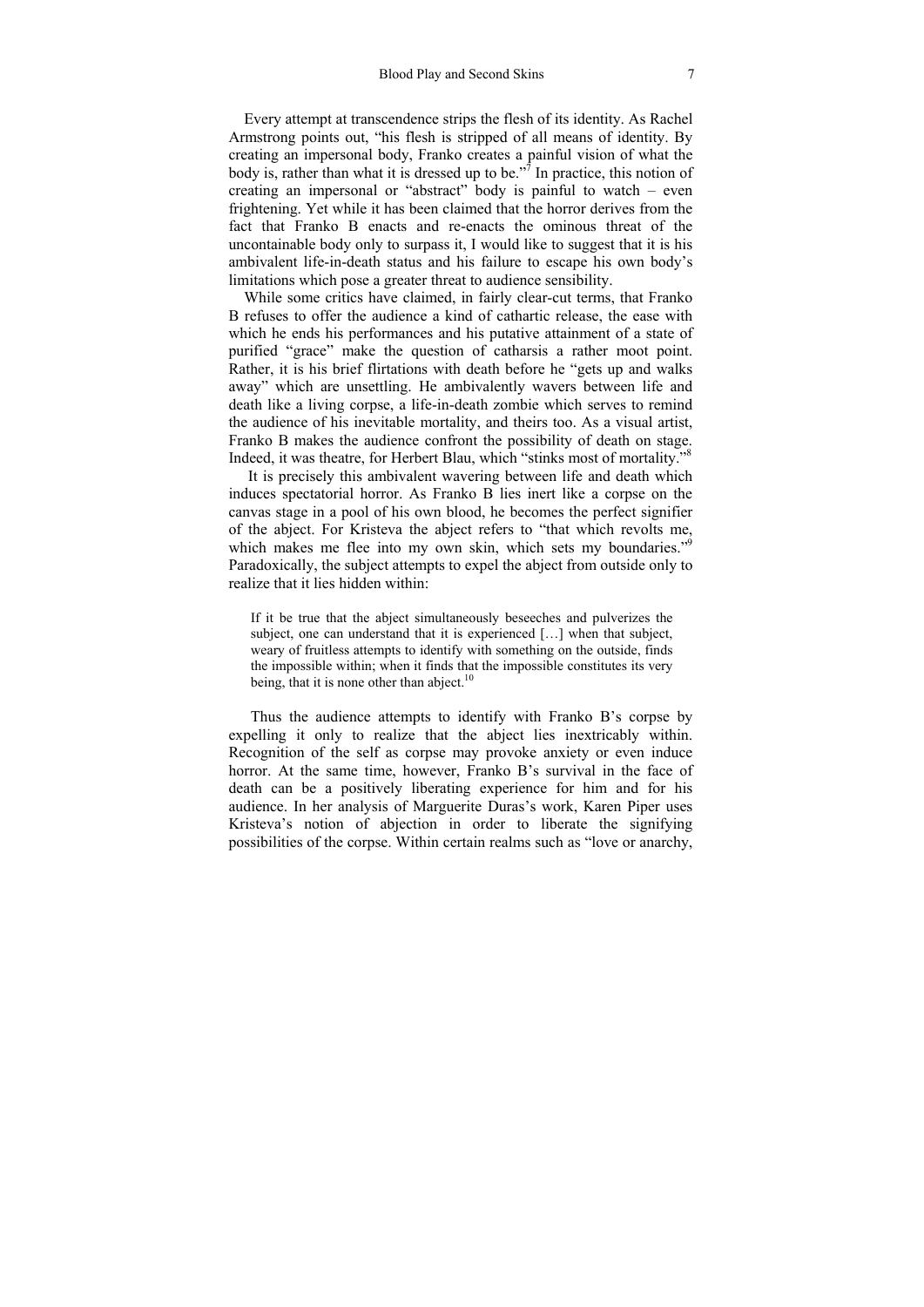the corpse is a figure of liberty, of satiated sexuality, of the 'waiting period' after the scream, in the space of the unspeakable dismemberment of society"<sup>11</sup> (111).

There is something frightening about Franko B's silent endurance towards pain. At the same time, his work attests to the violence inherent in society and operates within "the space of [its] unspeakable dismemberment." It is extremely significant that Franko B says of his work that it is profoundly about relationships. In this sense, his bloodletting is not simply a narcissistic ritual. Franko B gives himself up to the audience "and invites us to experience the work as not only autobiographical in terms of the artist, but relational – soliciting a personal, emotional, and narcissistic investment from the spectator"  $(Dovle)<sup>12</sup>$ 

Such emotional investment is often hard to achieve when the audience is already desensitized to the horror of violent events. Franko B's silent and bleeding body may be soliciting some kind of personal response from its spectators, but the violent spectacle of his inflicted injuries and the bloody gore and "splatter" it unleashes, creating a parallel as it does with freak shows and the genre of the horror film (where bodies splatter all the time), could actually lead to an anaesthetized stance, "the corpse-like anarchy of doing [and feeling] nothing."<sup>13</sup> As Jennifer Doyle illustrates, this sense of anaesthetization is problematized by artists in their work: "Artists who make the management of feeling and the daily alienation of people from their emotional selves the subject of their work often draw to the surface the difficulty of having feelings at all."<sup>14</sup>

According to Doyle, there is a "risk" involved in feeling, or feeling *too* much, because "we have been so deeply trained [by society] to expect to feel nothing." We live in a fast-paced capitalist and consumerist world "criss-crossed by globalised networks of communication and identification, informational circuits traveling at warp speed" (Jones, par. 3).<sup>15</sup> We are constantly bombarded on all sides by the media with often violent images of human suffering. Thus, although the visibility of Franko B's suffering body can elicit an emotional investment from its spectators, more often than not it causes emotional alienation. In "The Ecstasy of Communication" Baudrillard takes this a step further by obliterating the distance between the spectacle itself and the subject through communicative and informational networks. There is no longer any sense of "the dramatic interiority of the subject" because we no longer live as actors "but as a terminal of multiple networks."16 Thus for Baudrillard alienation has become a thing of the past in the simulated and hyperreal world we now live in: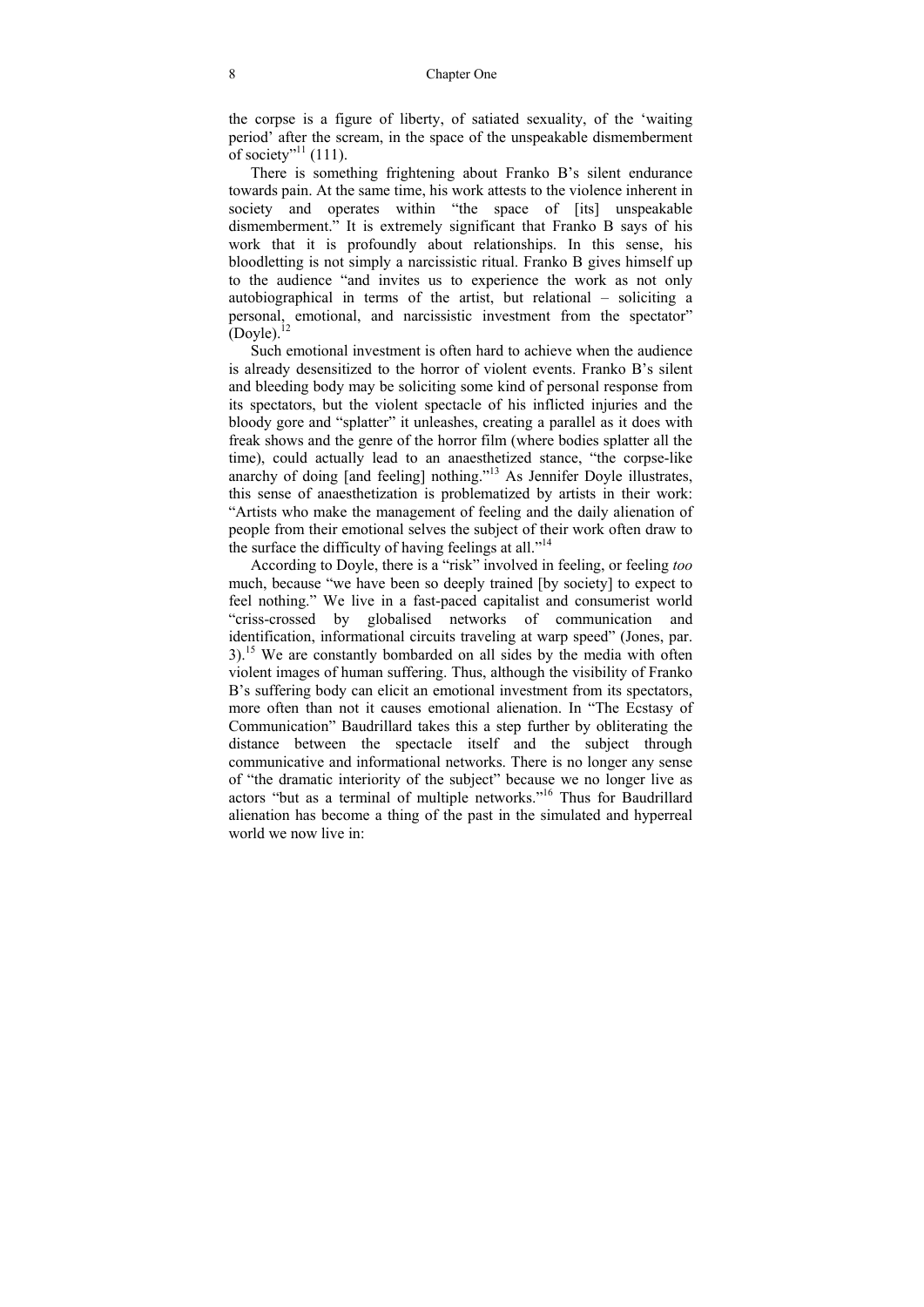We are no longer a part of the drama of alienation; we live in the ecstasy of communication. And this ecstasy is obscene. The obscene is what does away with every mirror, every look, every image. The obscene puts an end to every representation. But it is not only the sexual that becomes obscene in pornography; today there is a whole pornography of information and communication, that is to say, of circuits and networks, a pornography of all functions and objects in their readability, their fluidity, their availability, their regulation, in their forced signification, in their performativity, in their branching, in their polyvalence, in their free expression…

It is no longer then the traditional obscenity of what is hidden, repressed, forbidden or obscure; on the contrary, it is the obscenity of the visible, of the all-too-visible, of the more-visible-than-the-visible  $[\dots]^{17}$ 

All this visibility is subsumed under these networks of communication and information. There is no more room for affectivity or even for private decisions and deliberations, "only for reception and push-button control."<sup>18</sup> And, what is more, these systems of visibility endlessly reproduce themselves as they are absorbed by the subject. This would explain, perhaps, why such visible performances such as those of Franko B can even have the opposite effect of their original intention. Instead of sensitizing its audience to "the [violent and] unspeakable dismemberment of society," Franko B's performance could have its audience sadistically clamouring for more gore and blood. Judith Palmer notes how "Franko B found the crowd literally baying for his blood after a performance" given in 1995. Apparently the performance had not been "outrageous" or violent enough, even though "Franko's performance had left him so bruised he couldn't walk for a week."<sup>19</sup>

Such spectatorial responses attest to the sadistic pleasure, even thrill, many people obtain in watching others suffer. Filmmakers of horror and "splatter" films are aware of this and bank on it in order to ensure that their films achieve commercial success, using various techniques to manipulate and generate the desired responses in their audiences. As Halberstam aptly notes, "monsters" achieve immortality due to avid consumerist demand for them: "The undead, the monsters who threaten to live forever, find eternal life in the circularity of consumption and production that characterizes Hollywood."20 One example of this circularity is the manifestation of endless sequel upon sequel documenting tales of horror, serial killings and splattered gore and carnage.

Franko B's performances feed into this circuitous system, sustained as it is by sadomasochistic tendencies and drawing on scopophilic/fetishistic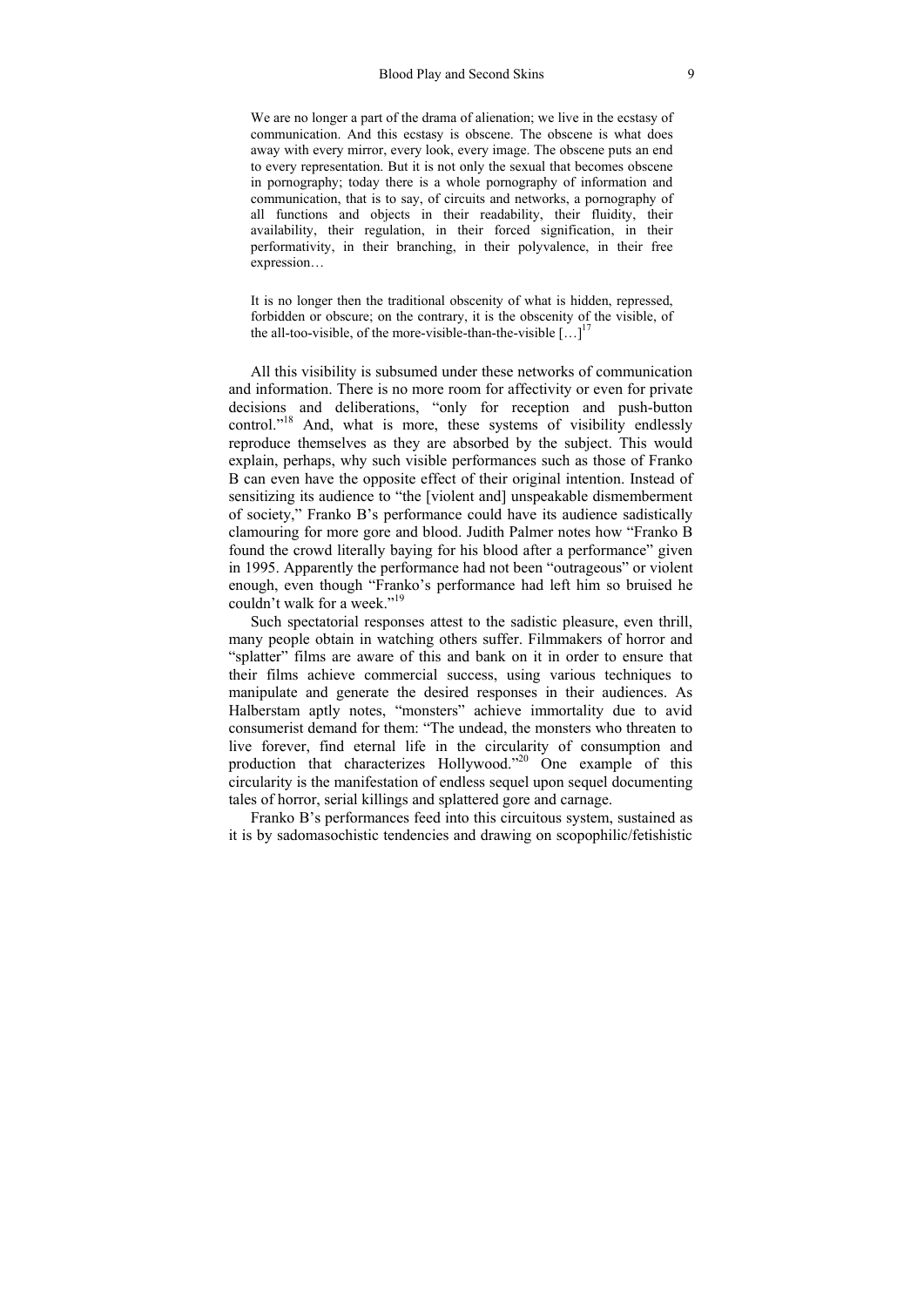#### 10 Chapter One

drives.<sup>21</sup> Society often displaces these tendencies onto other systems which are judged to be neither heterosexist nor heteronormative. As Campbell and Spackman make clear:

So much in our society, Franko B. reflects, *is* violent, but our quotidian exposure to mediatized images of war, famine, and cruelty both desensitizes our responses and implicates us in a sadomasochism that society conveniently displaces behind the closed doors of the gay underworld $^{22}$ 

In other words, Franko B is aware of the fact that he is implicated, as is his audience, in a social system which attempts to maintain its exclusive ideological constructions of gender and sexuality by displacing any discursive systems which resist them into an abject and sadomasochistic underbelly. By using his body as the site of the abject, as a body that attempts to radically perform its own presence, Franko B "can allegorise the ultimate impossibility of maintaining these typically exclusive and heteronormative systems as such.<sup>323</sup> His body confronts us with the frailty, or rather the instability, of our heteronormative systems which proscribe certain normative sexualities and illegitimize others.

As Harradine reminds us, however, this reductionistic process can only be supported and maintained by reference to its "aberrant" obverse: "This process of reduction necessarily institutes a structure in which such nominally 'normal' sexualities can only be conceptualised through correlative notions of those designated 'perverted or 'aberrant', against which this putative 'normality' is defined.<sup>224</sup> Franko B uses his work to show that sadomasochism and gay culture are the obverse side of the social coin, deeply ingrained as they are in our visual culture and everyday lives as much as we try to dispel them:

…for me it's normal. And when people go on about S/M, I think S/M is an inevitable thing in society, it's a general thing in society, it's the way we grow up, it doesn't matter if you're a Muslim, a Roman Catholic, whatever – there's this strong S/M element in life. When people go on about S/M and gay culture – I think, but it's the way people behave everyday. For example, what I call S/M is someone sitting in their living room, making a cup of tea, switching the telly on and getting very excited by images of people dying and starving in Ethiopia. To me getting off on those images is S/M. You pay to be entertained, you send money – bang, bang, bang: you're paying to take away your fucking sorrow, your miserable life, your loneliness at the end of the day. So you focus on somebody else's misery.<sup>25</sup>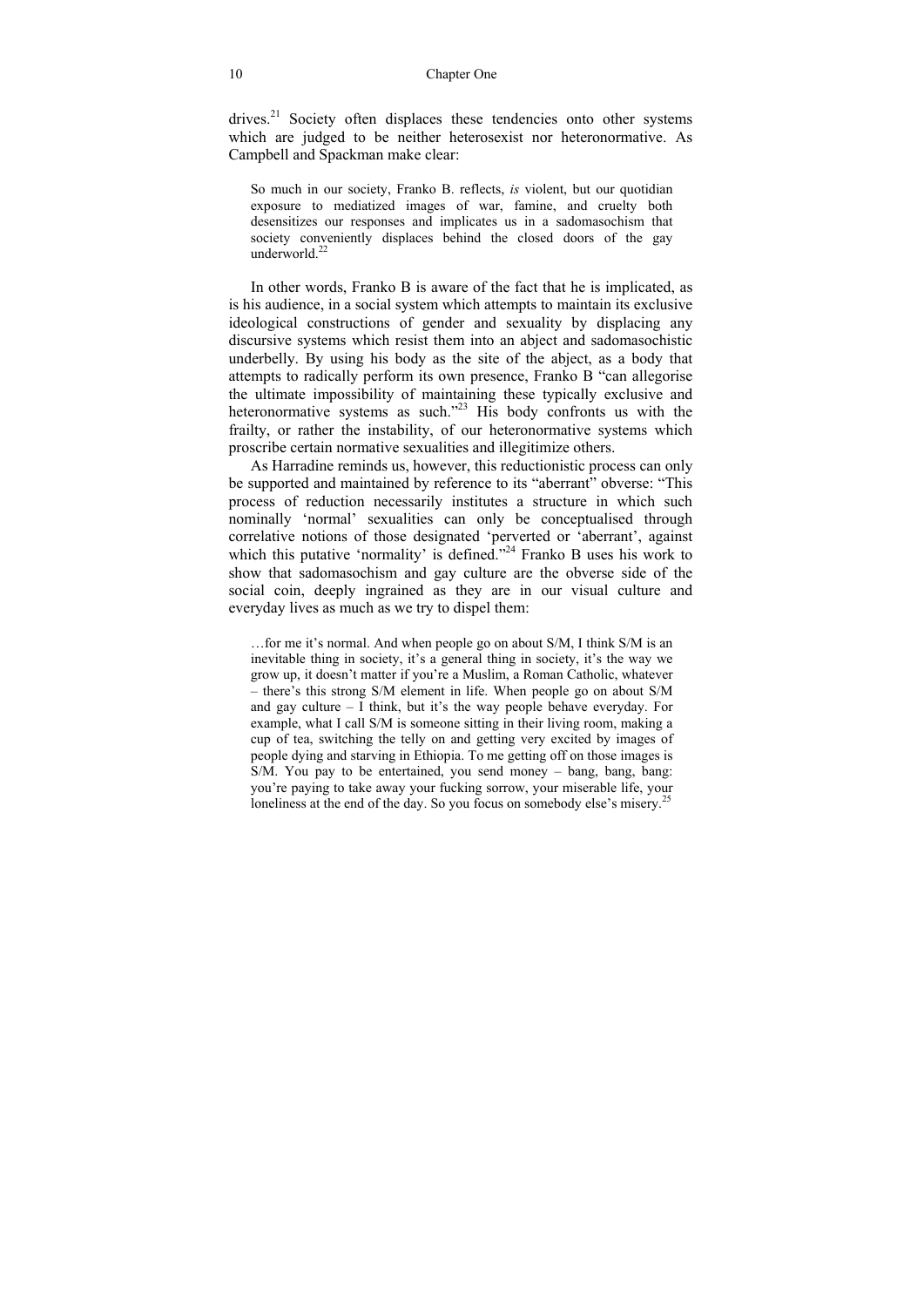The triple "bang" at the end of Franko B's formulation is the pivotal point where he forcefully drives home that even a simple gesture as watching visual images of suffering on TV and "getting off on those images" is a form of side-tracking which serves to displace our own suffering by focusing on that of others. According to Franko B, we are all implicated in a regulative system which attempts to consolidate its hegemonic power by disavowing, or rather by displacing, the pervasiveness of S/M and gay culture onto other identifications. As Butler powerfully suggests in *Bodies that Matter*, it is precisely this heterosexist imperative, constructed as it is by social norms, which "enables certain sexed identifications and forecloses and/or disavows other identifications."26 Via the operations of an "exclusionary matrix" through which subjects assume their sexed identities, another domain is simultaneously produced, "a domain of abject beings" who are not yet "subjects" in a representative sense "but who form the constitutive outside to the domain of the subject." Thus the abject is seen as "designat[ing] here precisely those 'unlivable' and 'uninhabitable' zones of social life which are nevertheless densely populated by those who do not enjoy the status of the subject." $27$ 

Yet what characterizes these sexed subject positions is their apparent fluidity and motility "against the rigid continuity and fixity of humanist constructions." As Harradine forcefully suggests, any performed embodiment of abjection "begins to productively guarantee the revelation of the constitutive instability and inevitable collapse of these systems of division and difference; of oppressive and restrictive (and impossible) 'identities<sup>">28</sup>

As we have already seen, Franko B's performances attempt to strip the skin of its own identity. At the very least, they are performances which stretch the boundaries of the skin and body in an effort to show that they are not bounded systems of representation but open and permeable. Franko B makes us feel uncomfortable in our own skins because he uses his own to show that skin can be torn, stretched and even stripped away. Skin "is the most fragile of covers and also the most sticky. [It] becomes a metaphor for surface, for the external; it is the place of pleasure and the site of pain; it is the thin sheet that masks bloody horror" as well as being "the destination of the gaze" and "the violated site of visual pleasure."<sup>29</sup>

And Franko B will not let his spectators forget that his performances are also a skin show in which he sheds his flesh. As Amelia Jones points out in her description of Franko B's corporeal work *I Miss You* (2003), in which he walks several times across a "bloodied catwalk" in Tate Modern's Turbine Hall, "his feet stick to the blood after the first traversal, making a strange snapping, sucking sound as he extricates them." This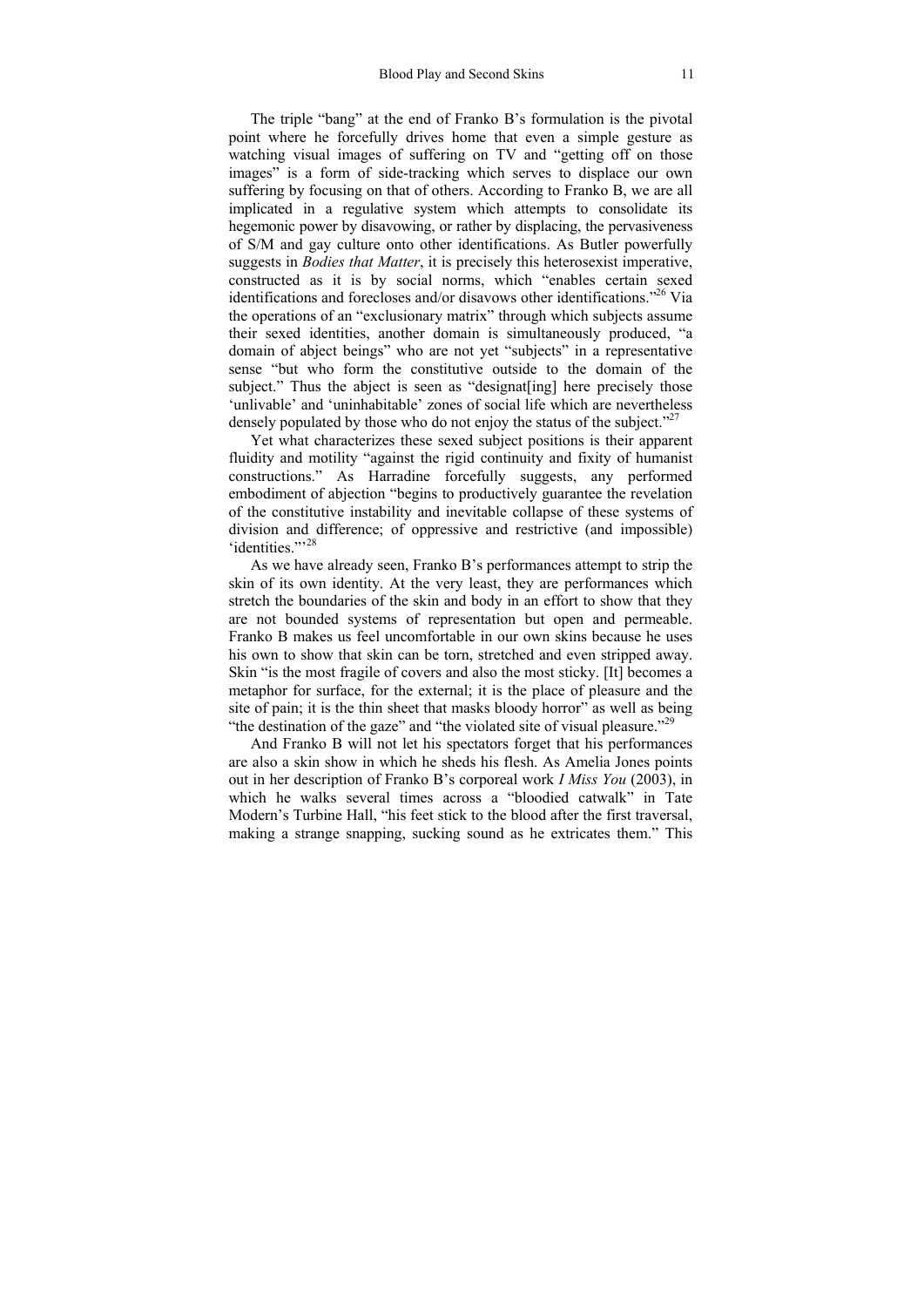"sucking sound" is an acute reminder of his embodiment and reified bodily presence, his "thereness," at the same time as his live body becomes exteriorized and "staged like the objectified bodies in a fashion show, their agency evacuated by their production as fetishes 'over there,' rendering the models 'absent' subjects.<sup>530</sup>



Fig 1-1: *Franko B*, *'I Miss You'*, 2000. Photo by Manuel Vason. Copyright. Reprinted by permission of photographer.

Franko B's fashion show becomes a skin show which implicates his audiences. Apart from his explicit desire to reach out to his audience, his performance is like a mock-fashion show which parodies the objectification of the subject on the catwalk. As Doyle points out, "the blood splattered canvas Franko leaves in his wake is used to make unwearable, or at least, un-marketable haute-couture, to mummify household objects, and to make pocket-sized souvenir paintings."<sup>31</sup> Such live art is reminiscent, perhaps, of the performances by the Japanese artist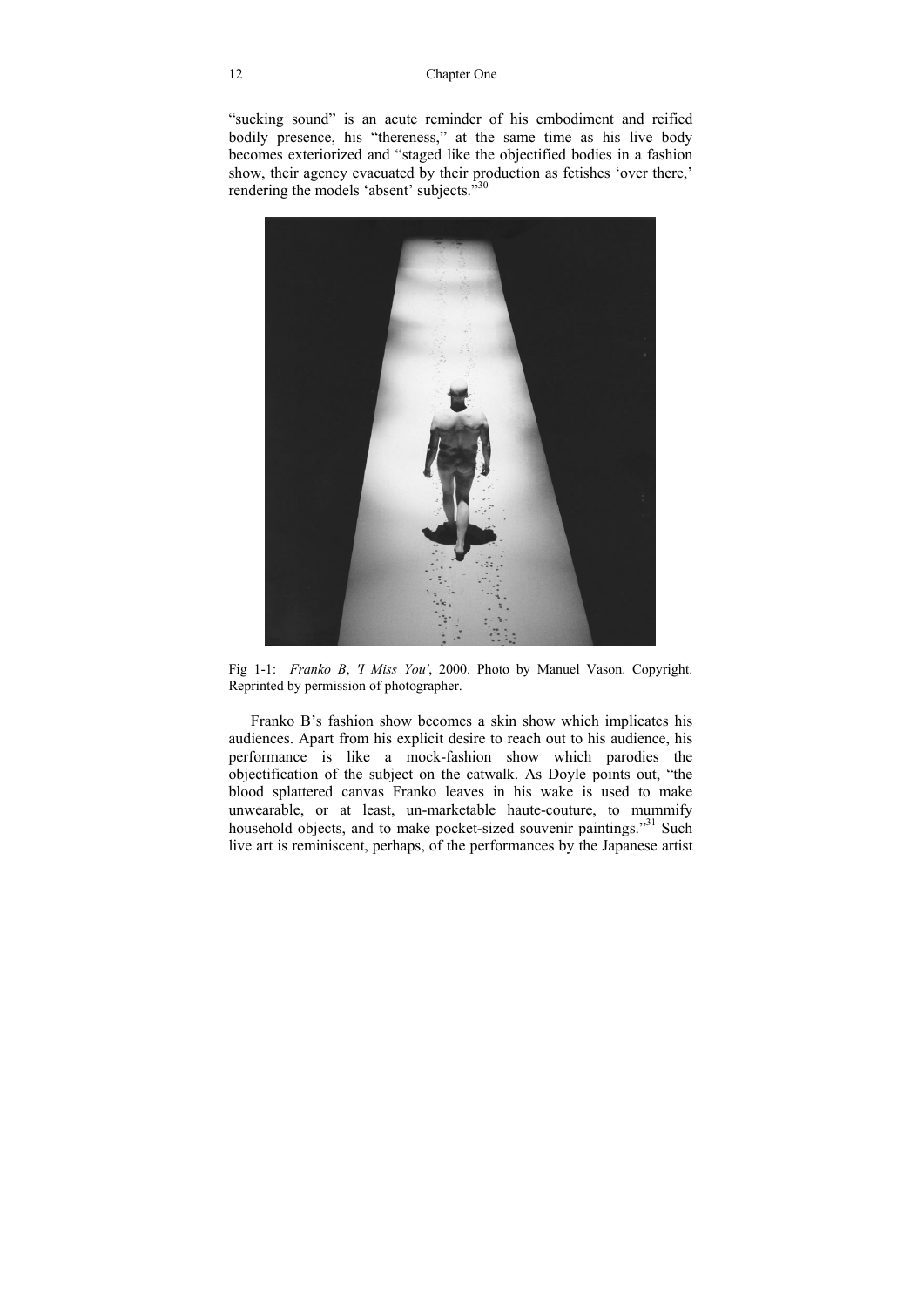Yoko Ono. In her *Cut Piece* (1965) performance at Carnegie Hall in New York, Ono gave the audience scissors and allowed each of them to trim a portion of her dress until it was completely cut to shreds – a striptease in reverse. Her final performance was symbolically performed in Paris, the fashion capital of the world. Instead of marketing a proper dress, Ono allowed her audience to tear it apart as a blatant demonstration of the objectifications enacted in and through consumerist and capitalist culture. Although Ono manages to modestly cover his breasts, her body remains naked and exposed. The voyeuristic aspects involved in such live performances can hardly be downplayed or ignored.

Nakedness is often linked to degradation, shame, vulnerability and even the state of otherness or abjection. One of the first references to nakedness occurs in the Bible in Genesis, when Adam and Eve become aware of their nakedness and use fig leaves to cover themselves. Ironically, however, although it is Franko B's white body which stands naked and exposed, it is his own nakedness which leaves the audience emotionally vulnerable. As Doyle astutely notes:

When an artist successfully overrides the self-consciousness and the inhibitions that settle on us in places like galleries and classrooms, it comes as a shock – finding ourselves overwhelmed with actual emotion – finding ourselves crying, laughing, afraid, disgusted, aroused, outraged – can leave us feeling a bit naked.

Particularly in masculine Western society, affective and emotional responses have often been frowned upon as being shameful and effeminate. We are ashamed of showing emotion, "too much" emotion – of showing our own tears. As early as the fifth century, Plato saw the fearful dangers of plays which unleashed uncontrollable grief in their spectators. As Taxidou points out, female lamentation was banned "around the sixth century BCE," yet it does not vanish, becoming "one of the most significant impulses behind the creation of tragic performance conventions." Significantly, it is the banning of female lamentation in the Athenian *polis* which allows it to filter "into the civic, political and discursive world of [its] male [citizens]" by way of theatrical conventions and public death rituals or funeral orations.<sup>32</sup>

Via recourse to tragedy, the stage and public sphere can allegedly get rid of melancholy and institute pathos and didacticism in its place. Taxidou points out how the chorus in Ancient Greek tragedy is often seen "as a simple interface between the individual and the collective, between form and content." It functions as a mediating force which channels female lamentation into knowledge and "a pedagogical experience."33 She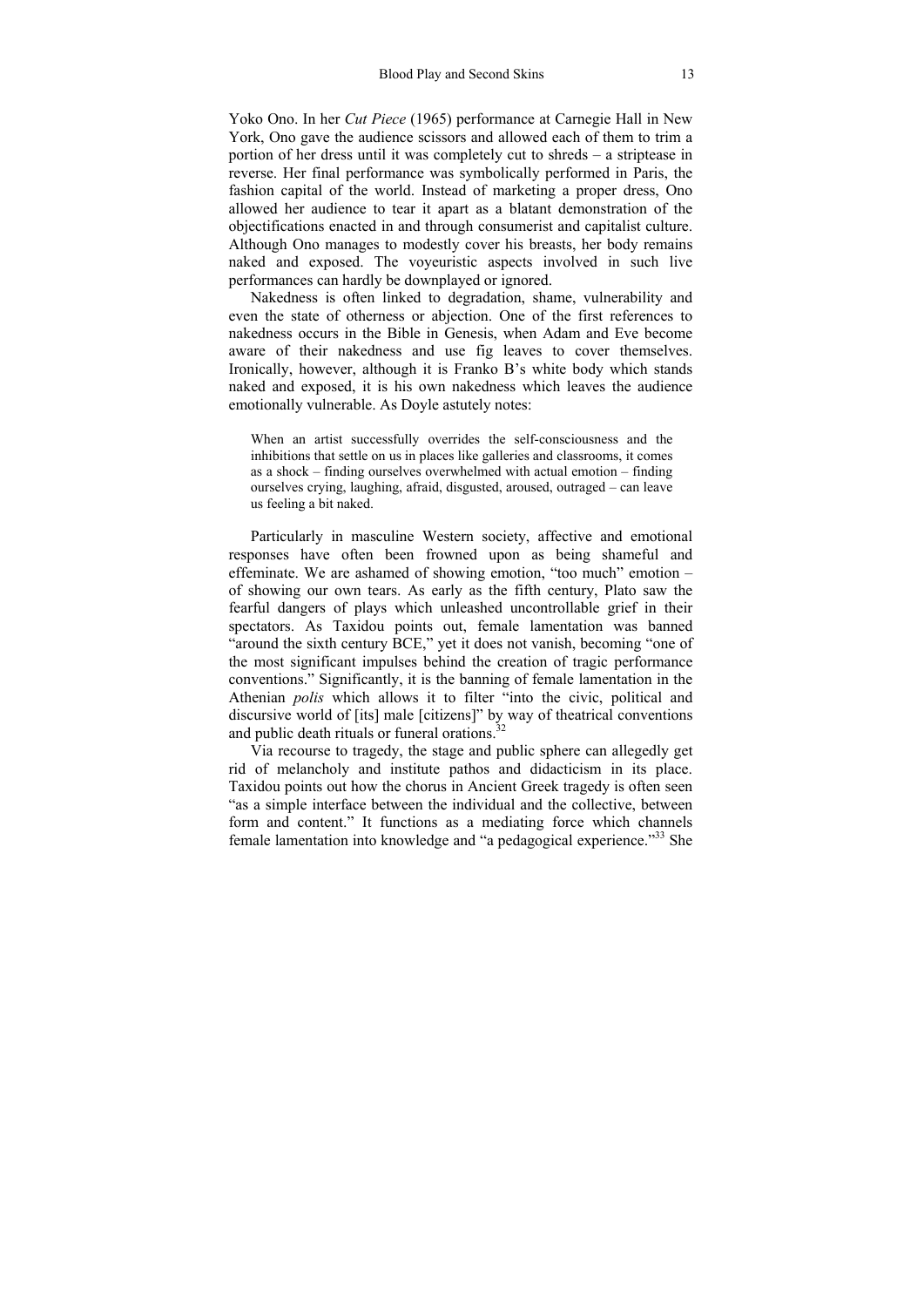quotes Benjamin, for whom "the chorus of tragedy does not lament. It remains detached in the presence of profound suffering; this refutes the idea of surrender to lamentation."34 Yet, as she very astutely points out, "choruses from *The Persians* to *The Bacchae*" show clearly that "they can be unruly, lamenting, and highly subversive."<sup>35</sup>

With all due respect to Benjamin, the life of the mind and speculative knowledge, there is something unsettling  $- I$  would even venture to say callous – about responding analytically to the humanity of dramatic actors (and the characters they embody) who physically come to life before us on stage and in performance. The very physical presence of the actor ensures that such responses are obviated, or at least watered down. Rush Rehm makes a compelling case for the lively engagement of spectators with Greek tragedy. His argument is worth quoting at some length:

If a distanced, scientific, objective response were all that was intended in Greek tragedy, then we would expect a different kind of writing and a different mode of presentation. As Aristotle points out, the great advance that tragedy made over epic was the appearance of characters as "living and moving before us" (*Poetics,* 1448a.24-25), that is, characters as embodied. The physical presence of the actor defined the earliest drama, and the actor remains the irremovable obstacle in the path of those who view Greek tragedy (or the theatre in general) as a sophisticated playground for mental conundrums, as opposed to a place of live, and lived, human experience. $36$ 

Similarly, Franko B demands our response, our emotional investment as his cut and "leaking" body bleeds. His performances cannot be summed up analytically via recourse to speculative thinking alone.<sup>37</sup> This is because his live performances attest to the physical presence of the body, the body as a material entity, as lived and embodied. It is all very well to attempt to uproot it from its pre-ontological status and ground it in some abstract framework of theoretical givens, but as Harradine reminds us the body, the performing body, always performs "its own material status." The body is produced and informed by complex "ideological and discursive systems." In and of itself, the body forms "the locus of complex processes of ideological construction" which "materialise the body itself in and through discourse, and that reveal the body as only the *apparent* base from which notions of 'identity' (such as 'race' 'sex' 'gender' 'class' or 'sexuality' [*sic*]) can be read."38

This is precisely why Franko B refuses to associate his work with gay culture since the very notion of "gayness" would seal off the interpretative field through a formative construction of identity which reads his body as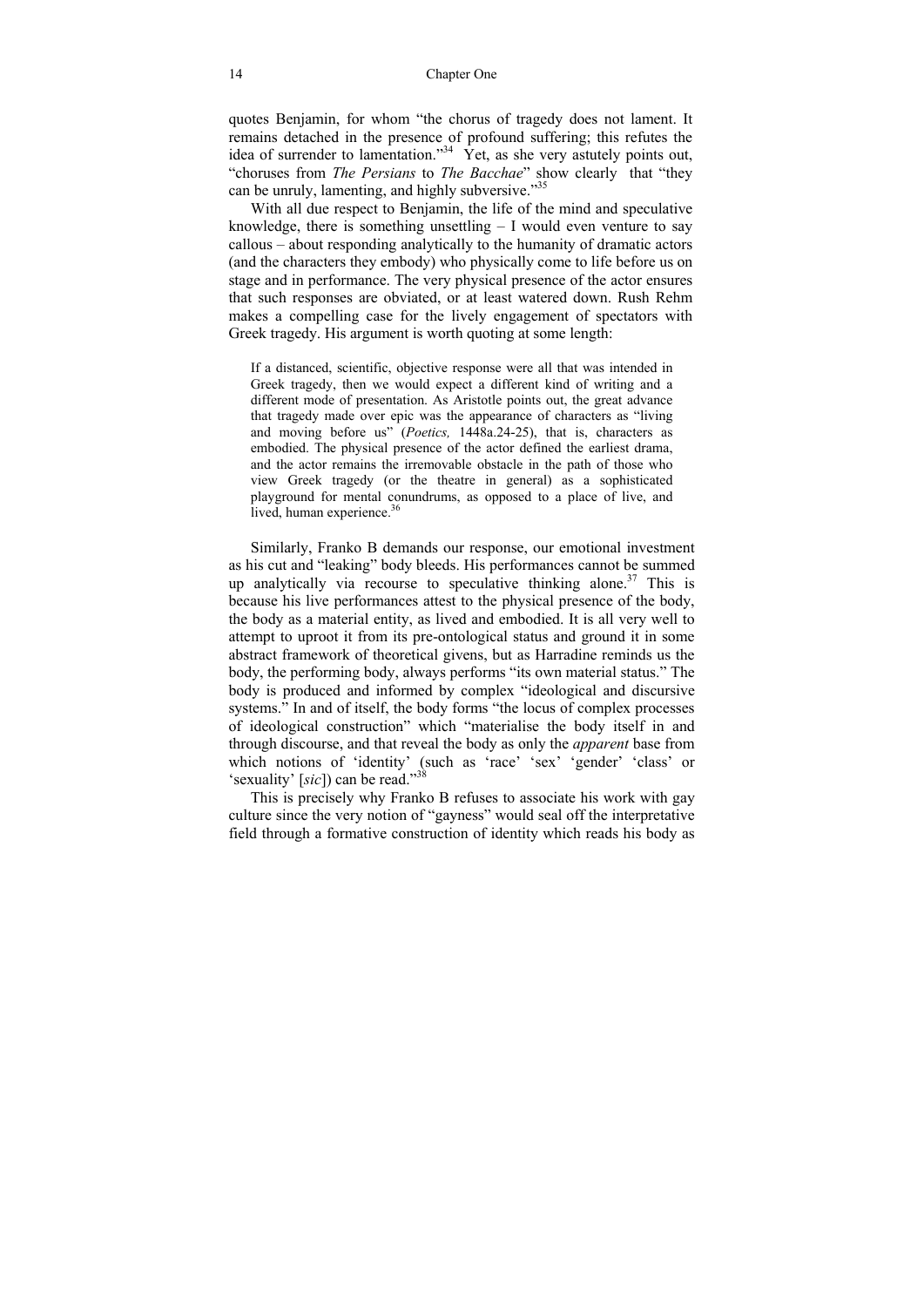gay. At the same time, however, it is impossible to do away with such ideological constructions as gender, race and sexuality entirely. Franko B's body is white – indeed, it is even painted white to stress its very "whiteness" – as opposed to being black. As Amelia Jones very aptly suggests, Franko B's work points to the absence of what Frantz Fanon identifies in *Black Skin, White Masks* as "the corporeal malediction," the malediction of blackness as constitutive of identity. She refers to black paintings which "serve as a kind of obverse of Franko B.'s signature whiter-than-white body (literally painted in glossy white makeup), enacted in his performance works."<sup>39</sup>

In the same way as Harradine stresses that "normal" sexualities can only be conceptualised through their opposite, via recourse to correlative notions of those which are designated as aberrant or deviant, Jones makes the pertinent point that the presence of Franko B's white body is a racial marker; his body can only be defined in relation to the absent black body, against which this putative whiteness – his race as a marker of identity – is defined. By having his body cut up, however, and then offering it up to the audience as a sacrifice, he performs – in Christ-like fashion – the "elegiac body of sorrows: Christ doloroso as icon of the ambivalence of twenty-first century white masculinity."40

Franko B's performances are thus embodied performances of race as well as gender. There is really no essentialist notion of gendered identity because Franko B performs his gender constantly through the complex ways in which performative acts and processes of subjectivization impinge upon and (re)inscribe his body. At the same time, it could also be argued that each performance is a repetitive act in which he performs his gender differently, thus paving the way for a critical reworking of gender norms in and through the very act of performing the body. According to Judith Butler, performativity and gender identity are ritualized and socially constructed acts which are constantly being re(enacted) and interrogated. She says: "As in other ritual social dramas, the action of gender requires a performance that is repeated." What is more, "[t]his repetition is at once a reenactment and reexperiencing of a set of meanings already socially established; and it is the mundane and ritualized form of their legitimization." The "action" of gender is thus a public action as much as it is individually "stylized into gendered modes." $\frac{1}{4}$ 

In terms of gender politics, then, gender is at once both a "thing done" to the subject through a pre-existing and oppressive matrix of socially established categories of signification, and a "doing" of the subject, a performance which constantly attempts to disrupt and destabilize these social categories. At the same time, since performance is an exteriorization of